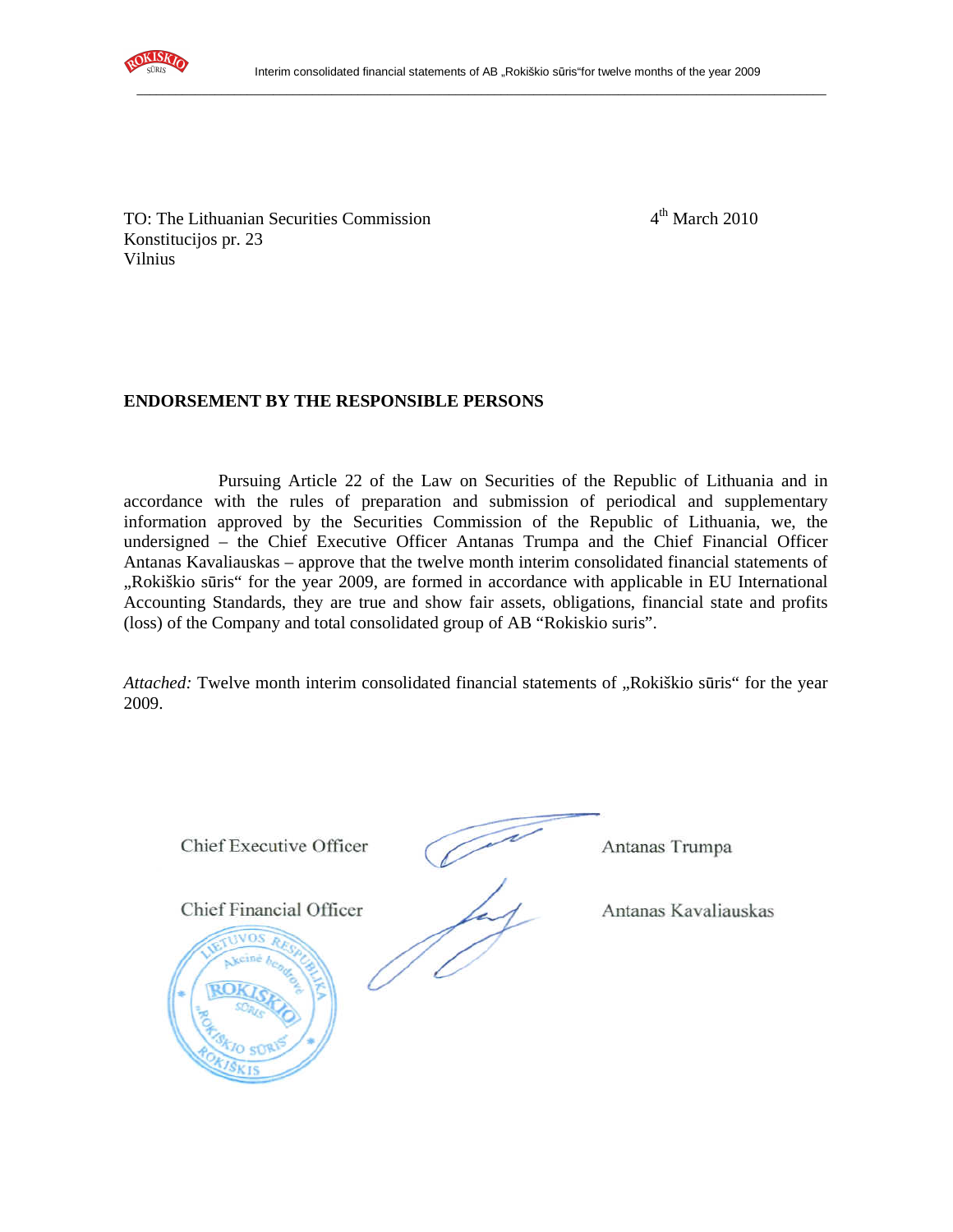



# **INTERIM NON-AUDITED CONSOLIDATED FINANCIAL STATEMENTS OF AB "ROKIŠKIO S**Ū**RIS" FOR TWELVE MONTH PERIOD OF THE YEAR 2009**

*(Prepared in accordance with the rules of preparation and submission of periodical and supplementary information approved by the Securities Commission of the Republic of Lithuania)*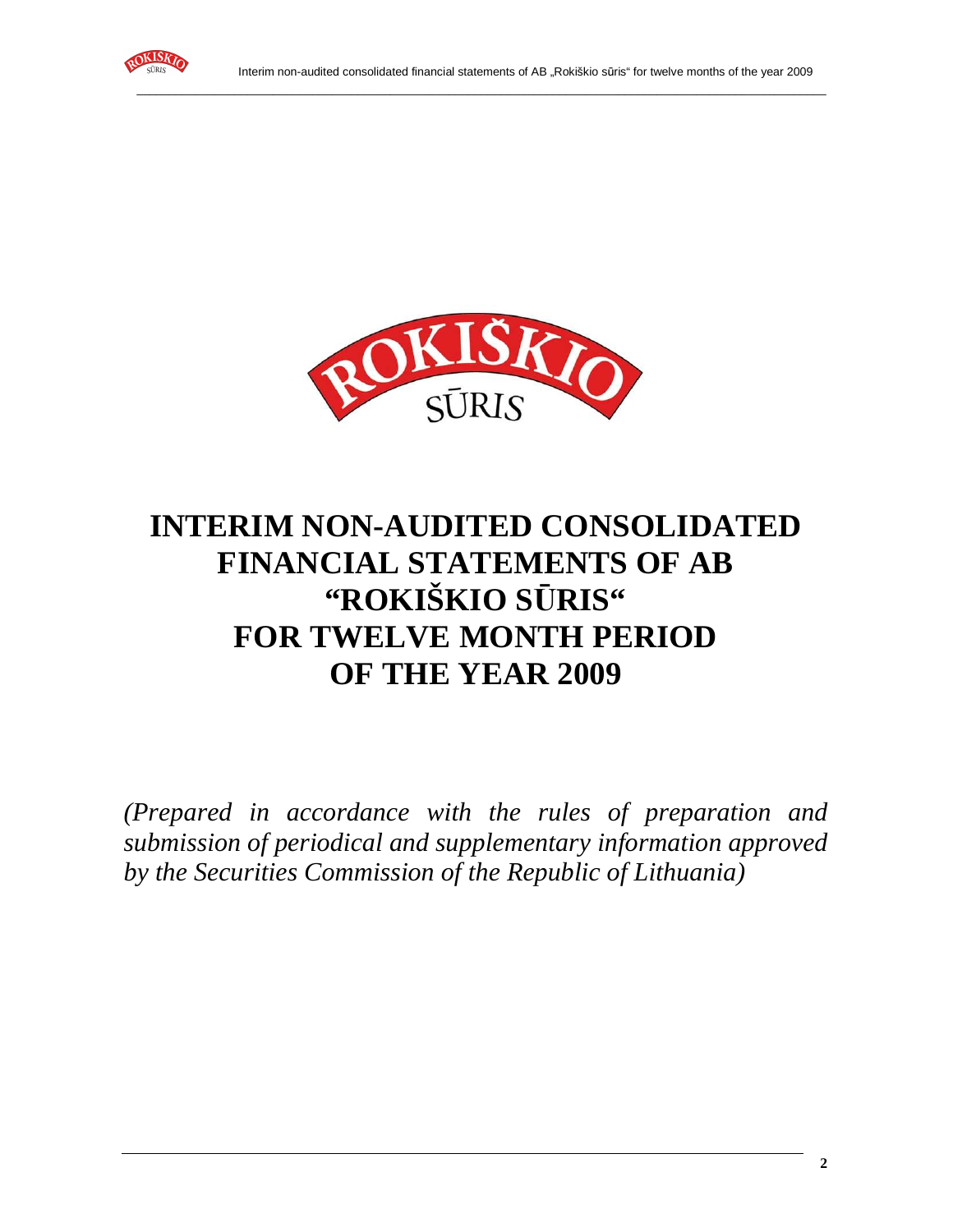

 $\ddot{\phantom{1}}$ 

والمتحدث

\_\_\_\_\_\_\_\_\_\_\_\_\_\_\_\_\_\_\_\_\_\_\_\_\_\_\_\_\_\_\_\_\_\_\_\_\_\_\_\_\_\_\_\_\_\_\_\_\_\_\_\_\_\_\_\_\_\_\_\_\_\_\_\_\_\_\_\_\_\_\_\_\_\_\_\_\_\_\_\_\_\_\_\_\_\_\_\_\_\_\_\_\_\_\_\_\_\_\_\_\_\_\_\_\_\_

# **TABLE OF CONTENTS**

## CONSOLIDATED AND PARENT COMPANY'S FINANCIAL STATEMENTS as at 31<sup>st</sup> December 2009

| Profit (loss) report         |         |
|------------------------------|---------|
| Balance sheet                |         |
| Own capital change statement | $6 - 7$ |
| Cash flow statement          |         |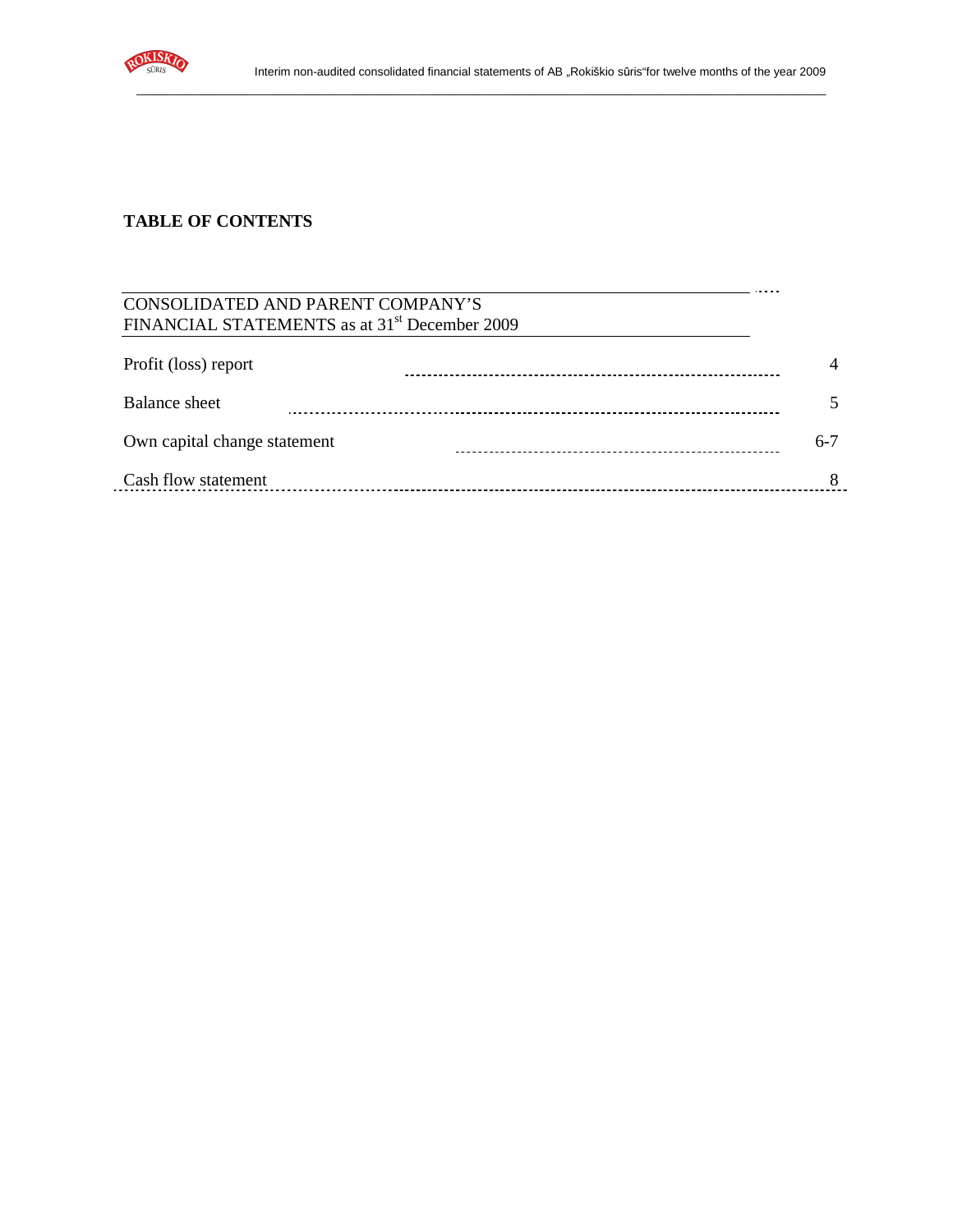

## **AB "ROKIŠKIO S**Ū**RIS" CONSOLIDATED AND PARENT COMPANY'S FINANCIAL STATEMENTS as at 31st December 2009**

Company code 173057512, address: Pramones str. 3, LT-42150 Rokiškis, Lithuania

(All tabular amounts are in LTL '000 unless otherwise stated)

#### **Income statement**

| <b>The Group</b>       |           |                                          | <b>The Company</b>     |           |
|------------------------|-----------|------------------------------------------|------------------------|-----------|
| Year ended 31 December |           |                                          | Year ended 31 December |           |
| 2009                   | 2008      |                                          | 2009                   | 2008      |
|                        |           |                                          |                        |           |
| 560 395                | 681 821   | Sales                                    | 495 688                | 614 828   |
| (483 418)              | (631 520) | Cost of sales                            | (445 211)              | (592 449) |
| 76 977                 | 50 301    | <b>Gross profit</b>                      | 50 477                 | 22 379    |
| (30602)                | (41027)   | Selling and marketing expenses           | (17734)                | (19959)   |
| (27 475)               | (25 218)  | General and administrative expenses      | (20 576)               | (20330)   |
| 9 3 4 0                | 13 257    | Other income                             | 9 1 7 5                | 13 148    |
| (5875)                 | (12 216)  | Other expenses                           | (5991)                 | (12 231)  |
| (7)                    | (92)      | Other operating (losses)/gains - net     | (7)                    | (76)      |
| 22 358                 | (14995)   | Operating (loss) / profit                | 15 3 44                | (17069)   |
| (2 264)                | (6008)    | Finance costs                            | (2 261)                | (5996)    |
| 20 094                 | (21003)   | (Loss) / profit before tax               | 13 083                 | (23065)   |
| (5105)                 | 2676      | Income tax                               | (4733)                 | 3 1 4 8   |
| 14 989                 | (18 327)  | Net (loss) / profit                      | 8 3 5 0                | (19917)   |
|                        |           |                                          |                        |           |
|                        |           | Attributable to:                         |                        |           |
| 14748                  | (18286)   | Equity holders of the Company            | 8 3 5 0                | (19917)   |
| 241                    | (41)      | Minority interest                        |                        |           |
| 14 989                 | (18327)   |                                          | 8 3 5 0                | (19917)   |
|                        |           |                                          |                        |           |
|                        |           | Diluted and basics earnings / (loss) per |                        |           |
| 0,38                   | (0, 45)   | share (LTL per share)                    | 0,21                   | (0, 49)   |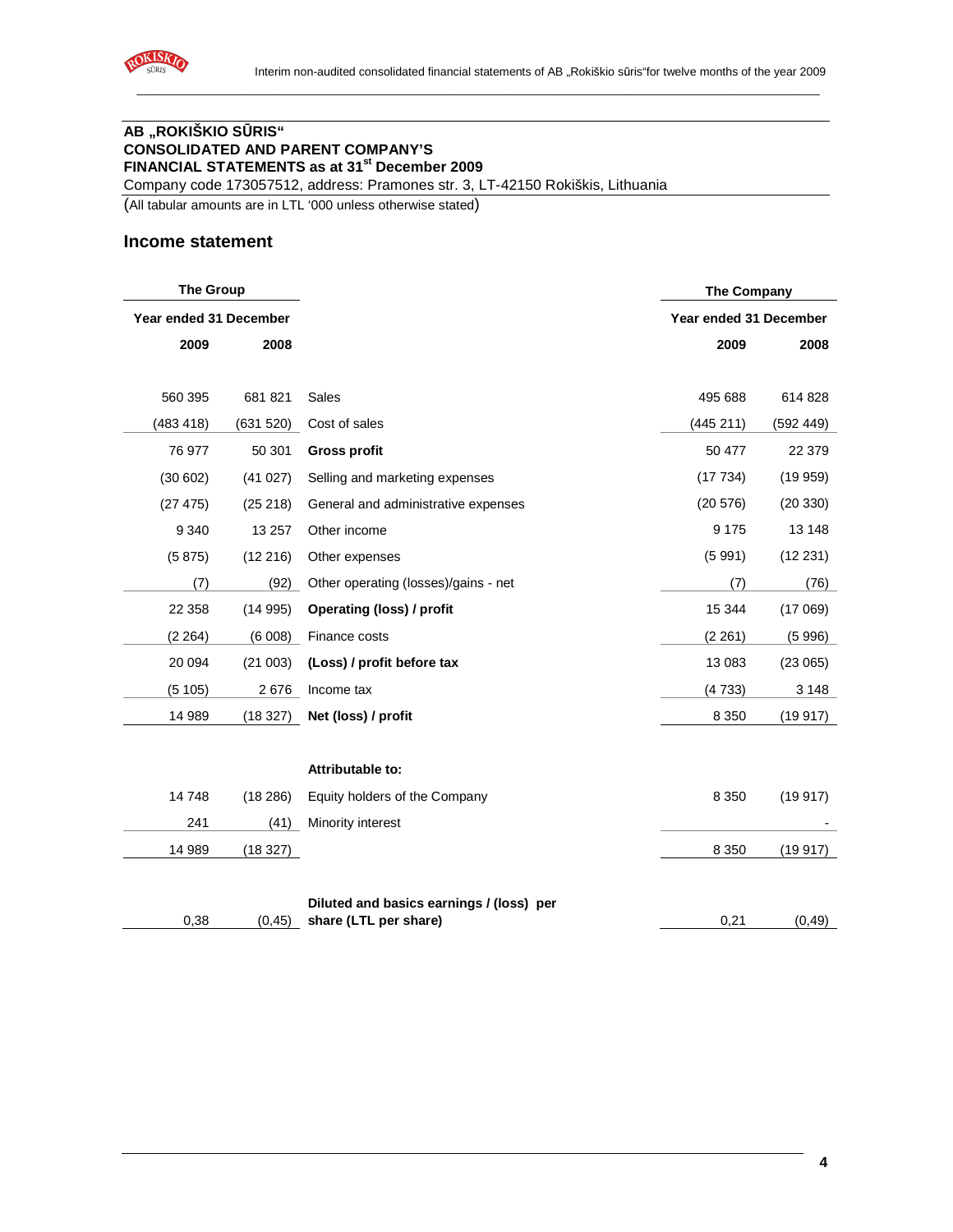

# **AB "ROKIŠKIO S**Ū**RIS" CONSOLIDATED AND PARENT COMPANY'S FINANCIAL STATEMENTS as at 31st December 2009**

Company code 173057512, address: Pramones str. 3, LT-42150 Rokiškis, Lithuania

(All tabular amounts are in LTL '000 unless otherwise stated)

#### **Income statement**

| <b>The Group</b>                     |           |                               | <b>The Company</b>                   |           |
|--------------------------------------|-----------|-------------------------------|--------------------------------------|-----------|
| 01 September - 31<br><b>December</b> |           |                               | 01 September - 31<br><b>December</b> |           |
| 2009                                 | 2008      |                               | 2009                                 | 2008      |
| 131 563                              | 166 621   | Sales                         | 128 758                              | 152 095   |
| (119006)                             | (152 174) | Cost of sales                 | (111 132)                            | (133 250) |
| 12 5 57                              | 14 447    | <b>Gross profit</b>           | 17 626                               | 18 845    |
| (4945)                               | (16 372)  | Operating expenses            | (8532)                               | (6961)    |
| 7612                                 | (1925)    | <b>Operating profit</b>       | 9094                                 | 11 884    |
| (341)                                | (2643)    | Finance costs                 | (336)                                | (1773)    |
| 7 2 7 1                              | (4568)    | Profit before tax             | 8758                                 | 10 111    |
| (1978)                               | (995)     | Income tax                    | (4411)                               |           |
| 5 2 9 3                              | (5563)    | Net profit                    | 4 3 4 7                              | 10 111    |
|                                      |           | Attributable to:              |                                      |           |
| 5 2 8 0                              |           | Equity holders of the Company |                                      |           |
| 13                                   |           | Minority interest             |                                      |           |
| 5 2 9 3                              |           |                               |                                      |           |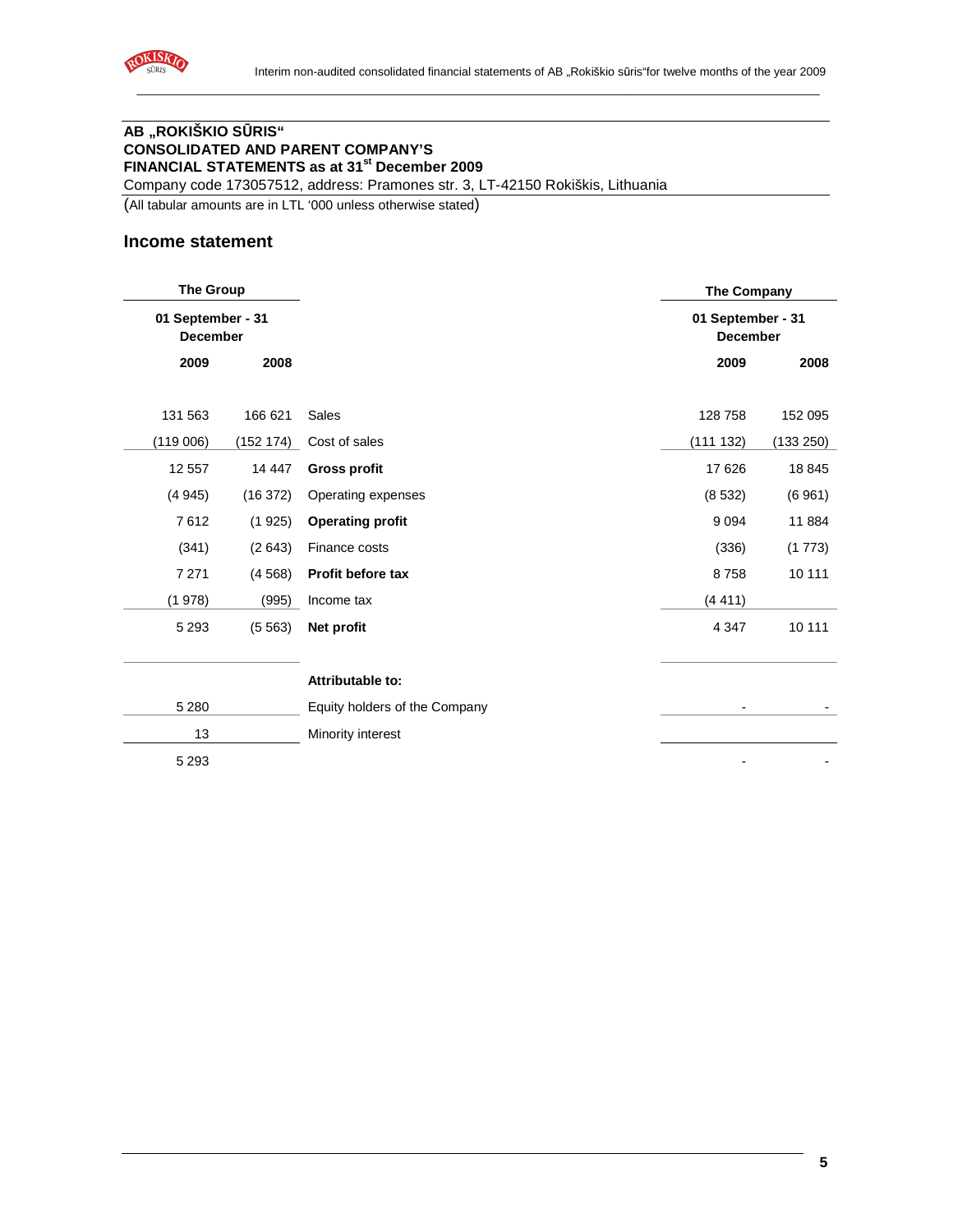

# **AB "ROKIŠKIO S**Ū**RIS" CONSOLIDATED AND PARENT COMPANY'S FINANCIAL STATEMENTS as at 31st December 2009**

Company code 173057512, address: Pramones str. 3, LT-42150 Rokiškis, Lithuania

(All tabular amounts are in LTL '000 unless otherwise stated)

## **Balance sheet**

|         | <b>The Group</b>  |                                       | <b>The Company</b> |          |
|---------|-------------------|---------------------------------------|--------------------|----------|
|         | As at 31 December |                                       | As at 31 December  |          |
| 2009    | 2008              |                                       | 2009               | 2008     |
|         |                   | <b>ASSETS</b>                         |                    |          |
|         |                   | <b>Non-current assets</b>             |                    |          |
| 108 577 | 129 206           | Property, plant and equipment         | 79 586             | 98 847   |
| 390     | 2 4 2 0           | Intangible assets                     | 400                | 318      |
| 186     | 1 1 8 6           | Investments into subsidiaries         | 28 304             | 29 773   |
| 374     | 4 2 7 2           | Deferred income tax asset             | 374                | 4785     |
| 17605   | 27 202            | Loans granted                         | 17 605             | 27 064   |
|         | 955               | Other receivables                     |                    | 955      |
| 127 132 | 165 241           |                                       | 126 269            | 161 742  |
|         |                   | <b>Current assets</b>                 |                    |          |
| 30 222  | 87 223            | Inventories                           | 24 478             | 80 151   |
| 3664    | 1723              | Loans granted                         | 3 3 9 1            | 1713     |
| 83 045  | 97 587            | Trade and other receivables           | 70 101             | 91 788   |
| 2472    | 6 2 7 3           | Prepaid Income Tax                    | 889                | 5674     |
| 101 187 | 3 2 4 2           | Cash and cash equivalents             | 100 797            | 2630     |
| 220 590 | 196 048           |                                       | 199 656            | 181 956  |
|         |                   |                                       |                    |          |
| 347 722 | 361 289           | <b>Total assets</b>                   | 325 925            | 343 698  |
|         |                   | <b>EQUITY</b>                         |                    |          |
|         |                   | Attributable to the equity holders of |                    |          |
|         |                   | the Company                           |                    |          |
| 38 4 45 | 42 716            | Share capital                         | 38 4 45            | 42716    |
| 41 473  | 41 473            | Share premium                         | 41 473             | 41 473   |
| 14 188  | 28746             | Reserve for acquisition of treasury   | 14 188             | 28 746   |
|         |                   | shares                                |                    |          |
|         | (15 492)          | Treasury shares                       |                    | (15 492) |
| 7074    | 7074              | Other reserves                        | 7074               | 7074     |
| 83741   | 68 993            | Retained earnings                     | 72 073             | 63723    |
| 184 921 | 173 510           |                                       | 173 253            | 168 240  |
| 514     | 273               | <b>Minority interest</b>              |                    |          |
| 185 435 | 173 783           | <b>Total equity</b>                   | 173 253            | 168 240  |
|         |                   |                                       |                    |          |
|         |                   | <b>LIABILITIES</b>                    |                    |          |
|         |                   | <b>Non-current liabilities</b>        |                    |          |
| 137     | 8                 | <b>Borrowings</b>                     |                    |          |
| 7296    | 8 4 4 5           | Deferred income                       | 5 241              | 6 383    |
| 7433    | 8453              |                                       | 5 2 4 1            | 6383     |
|         |                   | <b>Current liabilities</b>            |                    |          |
| 965     |                   | Income tax liabilities                | 323                |          |
| 99 4 63 | 124 632           | <b>Borrowings</b>                     | 99 4 62            | 124 446  |
| 2983    | 2843              | Deferred income                       | 2548               | 2498     |
| 50 619  | 50 754            | Trade and other payables              | 44 274             | 41 307   |
| 824     | 824               | Provisions                            | 824                | 824      |
| 154 854 | 179 053           |                                       | 147 431            | 169 075  |
| 162 287 | 187 506           | <b>Total liabilities</b>              | 152 672            | 175 458  |
|         |                   |                                       |                    |          |
| 347 722 | 361 289           | <b>Total equity and liabilities</b>   | 325 925            | 343 698  |
|         |                   |                                       |                    |          |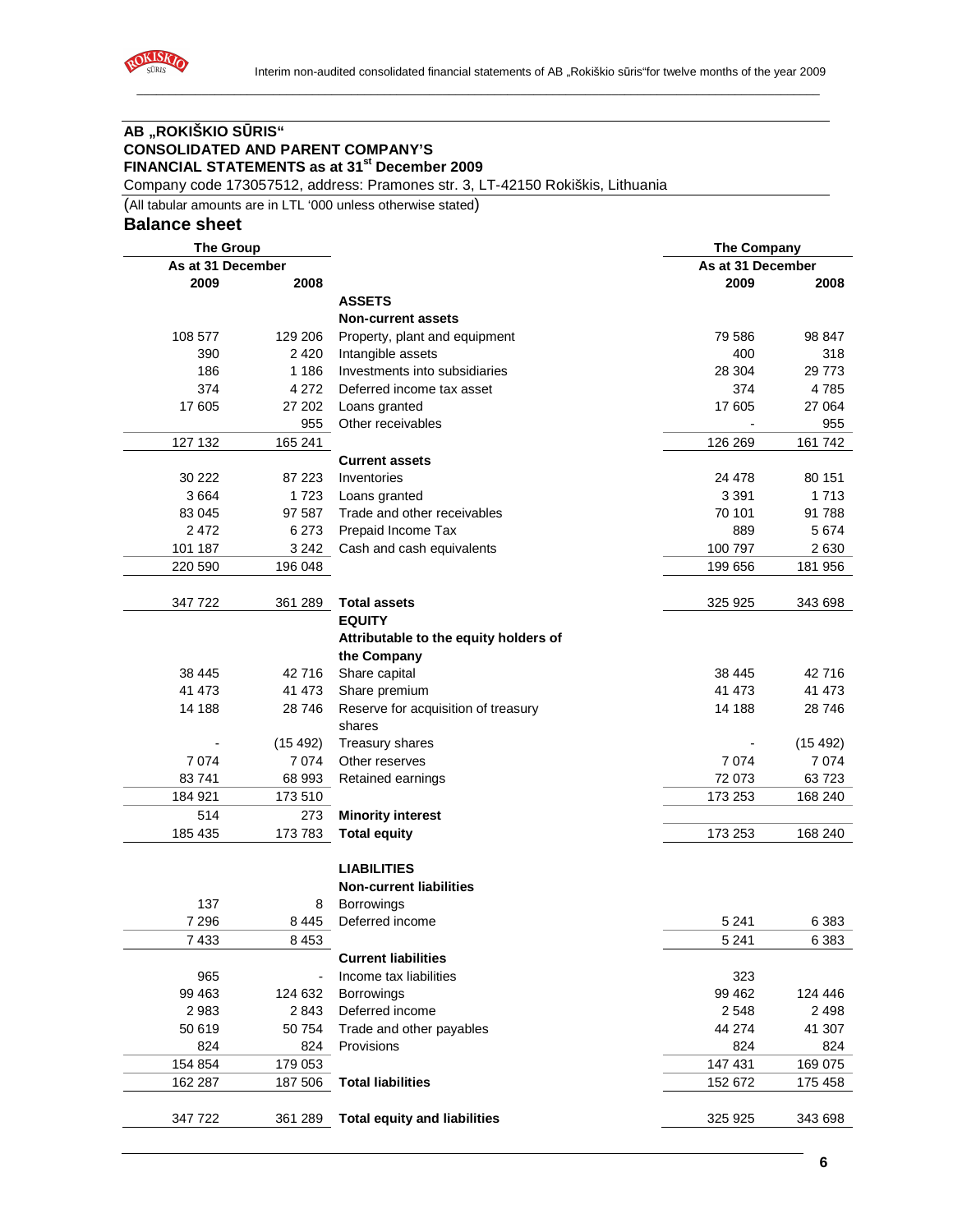

# **AB "ROKIŠKIO S**Ū**RIS" CONSOLIDATED AND PARENT COMPANY'S FINANCIAL STATEMENTS as at 31st December 2009**

Company code 173057512, address: Pramones str. 3, LT-42150 Rokiškis, Lithuania

(All tabular amounts are in LTL '000 unless otherwise stated)

# **The Company's statement of changes in equity**

|                                                                |              |                                 | <b>Reserve for</b><br>acquisition of |                           |                          |                             |              |
|----------------------------------------------------------------|--------------|---------------------------------|--------------------------------------|---------------------------|--------------------------|-----------------------------|--------------|
|                                                                | <b>Share</b> | <b>Share</b><br>capital premium | treasury<br>shares                   | <b>Treasury</b><br>shares | Other<br>reserves        | <b>Retained</b><br>earnings | <b>Total</b> |
| Balance at 1 January 2008                                      | 42716        | 41 473                          | 14 3 94                              | (4702)                    | 5 3 6 2                  | 109 606                     | 208 849      |
| Net loss for the period                                        | ۰            | $\overline{\phantom{a}}$        |                                      |                           | ۰                        | (19917)                     | (19917)      |
| Total recognised loss for 2008                                 |              |                                 |                                      |                           |                          | (19917)                     | (19917)      |
| Acquisition of own shares                                      |              |                                 |                                      | (10790)                   |                          |                             | (10790)      |
| Transfer to reserves                                           |              |                                 | 14 3 52                              | $\overline{\phantom{a}}$  | 1712                     | (16064)                     |              |
| Dividends relating to 2007.                                    | -            | $\overline{\phantom{a}}$        | $\overline{\phantom{a}}$             | $\overline{\phantom{a}}$  | $\overline{\phantom{a}}$ | (9902)                      | (9902)       |
| Balance at 31 December 2008                                    | 42716        | 41 473                          | 28746                                | (15492)                   | 7074                     | 63723                       | 168 240      |
| Net profit for the period                                      |              |                                 |                                      |                           |                          | 8 3 5 0                     | 8 3 5 0      |
| Total recognised income for<br>2009                            |              |                                 |                                      |                           |                          | 8 3 5 0                     | 8 3 5 0      |
| Acquisition of own shares                                      |              |                                 |                                      | (3337)                    |                          |                             | (3337)       |
| Decrease in share capital /<br>cancellation of treasury shares | (4271)       |                                 | (14558)                              | 18829                     |                          |                             |              |
| Reallocation of unutilized<br>distributable reserves           |              |                                 |                                      |                           |                          |                             |              |
| Balance at 31 December 2009.                                   | 38 445       | 41 473                          | 14 188                               |                           | 7074                     | 72073                       | 173 253      |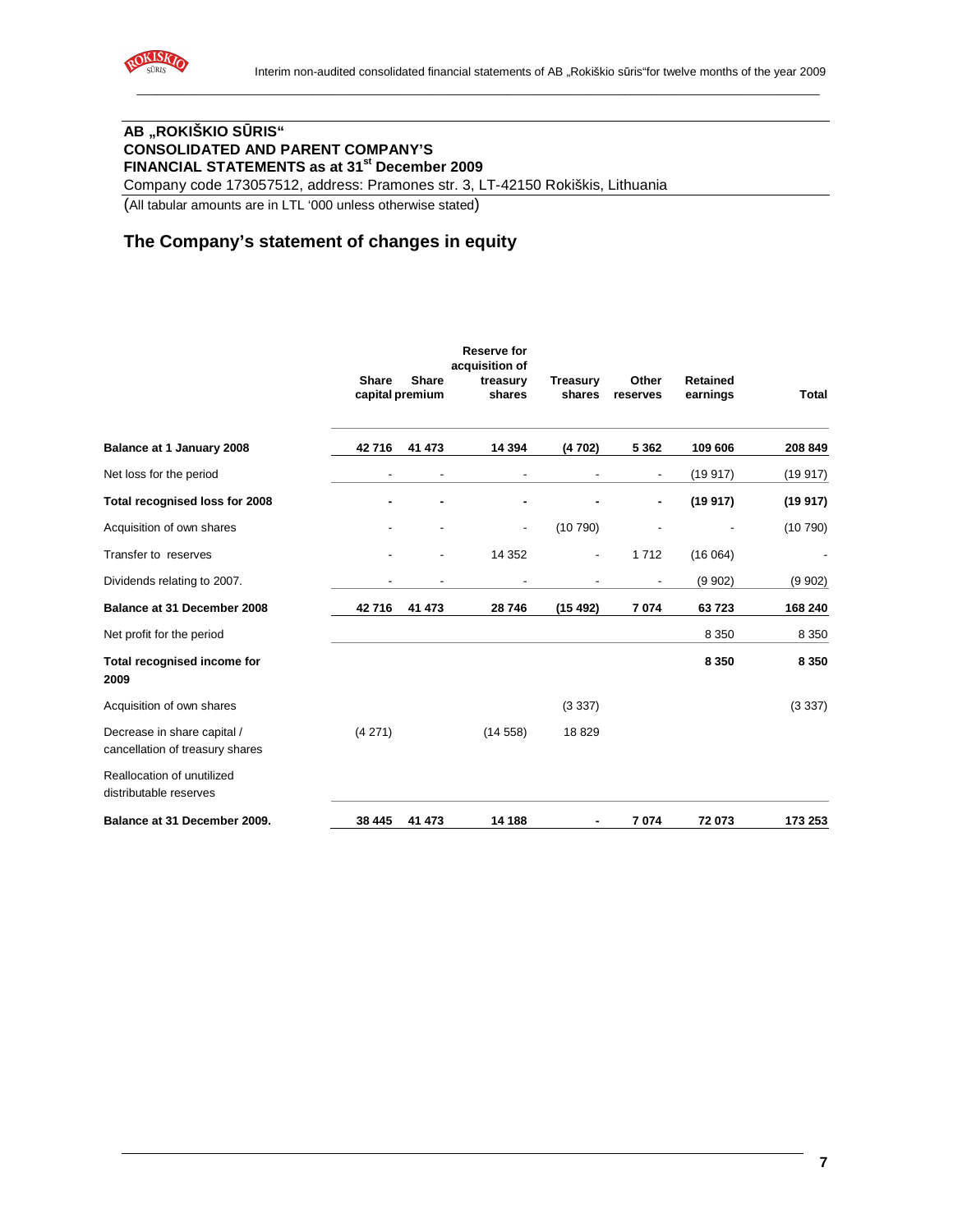

# **AB "ROKIŠKIO S**Ū**RIS" CONSOLIDATED AND PARENT COMPANY'S FINANCIAL STATEMENTS as at 31st December 2009**

Company code 173057512, address: Pramones str. 3, LT-42150 Rokiškis, Lithuania

(All tabular amounts are in LTL '000 unless otherwise stated)

# **The Group's statement of changes in equity**

|                                                                | Attributable to equity holders of the Company |                |                                                         |                 |                          |                 |                     |                          |                  |
|----------------------------------------------------------------|-----------------------------------------------|----------------|---------------------------------------------------------|-----------------|--------------------------|-----------------|---------------------|--------------------------|------------------|
|                                                                | <b>Share</b>                                  | Share          | <b>Reserve</b><br>for<br>acquisitio<br>n of<br>treasury | <b>Treasury</b> | Other                    | <b>Retained</b> |                     | <b>Minority</b>          |                  |
|                                                                | capital premium                               |                | shares                                                  | shares          | reserves                 | earnings        |                     | <b>Total interest</b>    | Total            |
| Balance at 1 January 2008                                      | 42716                                         | 41 473         | 14 3 94                                                 | (4702)          | 5 3 6 2                  |                 | 113 245 212 488     |                          | $-212488$        |
|                                                                |                                               |                |                                                         |                 |                          |                 |                     |                          |                  |
| Acquisition of subsidiaries                                    |                                               |                |                                                         |                 |                          |                 |                     | 314                      | 314              |
| Net loss for the period                                        |                                               |                |                                                         |                 | $\overline{\phantom{a}}$ |                 | $(18286)$ $(18286)$ |                          | $(41)$ $(18327)$ |
| Total recognised loss for 2008                                 |                                               |                |                                                         |                 | ٠                        |                 | $(18286)$ $(18286)$ |                          | $(41)$ $(18327)$ |
| Acquisition of own shares                                      |                                               |                | $\overline{\phantom{a}}$                                | (10790)         |                          |                 | $-$ (10 790)        |                          | (10790)          |
| Transfer to reserves                                           |                                               | $\overline{a}$ | 14 3 52                                                 |                 | 1712                     | (16064)         |                     |                          |                  |
| Dividends relating to 2007.                                    |                                               |                |                                                         |                 |                          | (9902)          | (9.902)             | $\overline{\phantom{a}}$ | (9902)           |
| Balance at 31 December 2008                                    | 42716                                         | 41 473         | 28 746                                                  | (15492)         | 7074                     |                 | 68 993 173 510      | 273                      | 173 783          |
| Net profit for the period                                      |                                               |                |                                                         |                 |                          | 14 748          | 14748               | 241                      | 14 989           |
| Total recognised income for<br>2009                            |                                               |                |                                                         |                 |                          | 14748           | 14748               | 241                      | 14 989           |
| Acquisition of own shares                                      |                                               |                |                                                         | (3337)          |                          |                 | (3337)              |                          | (3337)           |
| Decrease in share capital /<br>cancellation of treasury shares | (4271)                                        |                | (14558)                                                 | 18829           |                          |                 |                     |                          |                  |
| Reallocation of unutilized<br>distributable reserves           |                                               |                |                                                         |                 |                          |                 |                     |                          |                  |
| Balance at 31 December 2009.                                   | 38 445                                        | 41 473         | 14 188                                                  |                 | 7074                     |                 | 83 741 184 921      |                          | 514 185 435      |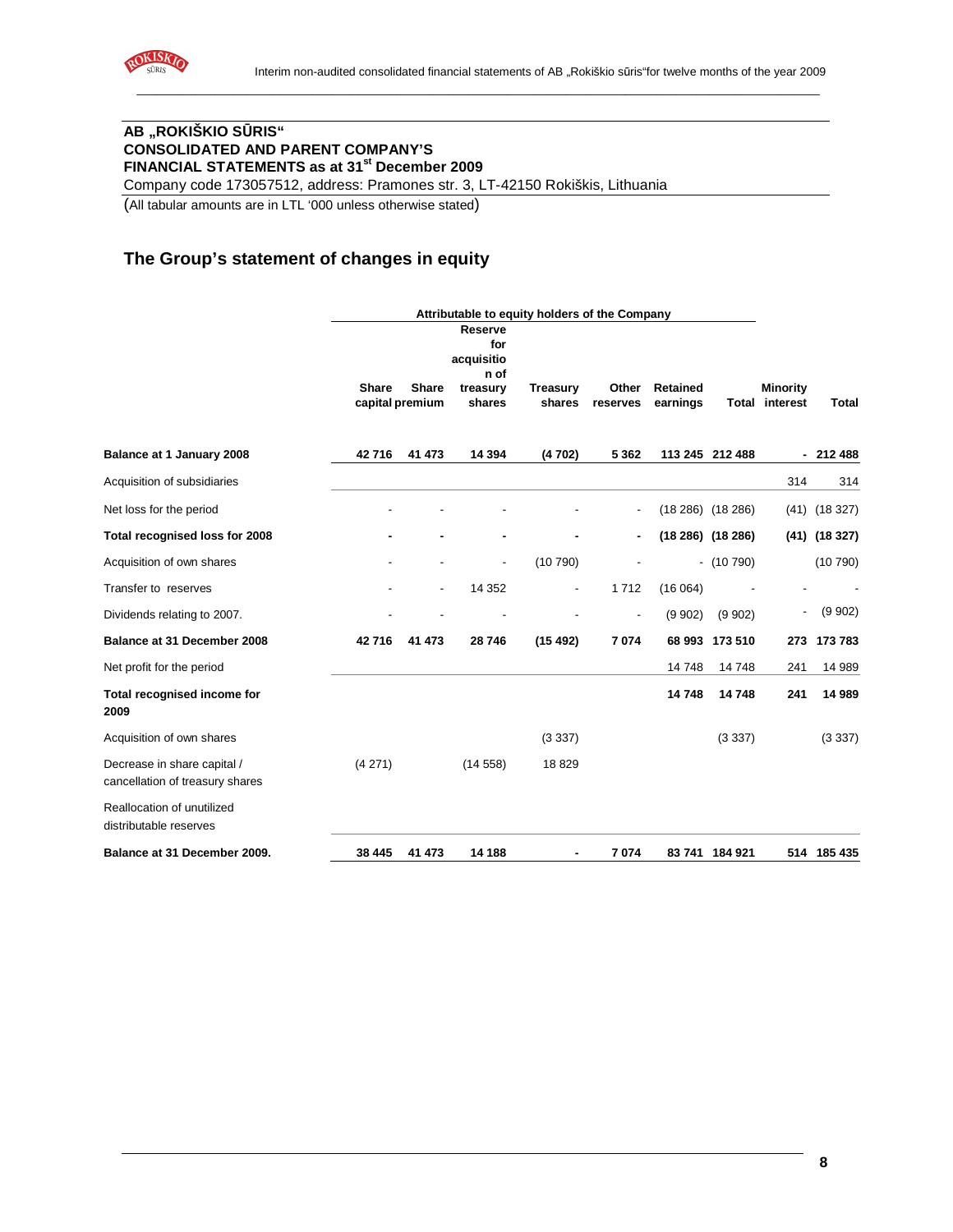

# **AB "ROKIŠKIO S**Ū**RIS" CONSOLIDATED AND PARENT COMPANY'S FINANCIAL STATEMENTS as at 31st December 2009**

Company code 173057512, address: Pramones str. 3, LT-42150 Rokiškis, Lithuania

(All tabular amounts are in LTL '000 unless otherwise stated)

#### **Cash flow statement**

| <b>The Group</b>       |          | <b>The Company</b>                                          |                 |          |
|------------------------|----------|-------------------------------------------------------------|-----------------|----------|
| Year ended 31 December |          |                                                             | Year ended 31   |          |
|                        |          |                                                             | <b>December</b> |          |
| 2009                   | 2008     |                                                             | 2009            | 2008     |
| 20 094                 | (21003)  | Net profit (loss) before tax                                | 13 083          | (23065)  |
|                        |          | Adjustments for:                                            |                 |          |
| 27 735                 | 24 966   | - depreciation                                              | 23 092          | 22 28 6  |
| 2 1 8 2                | 2813     | - amortisation                                              | 61              | 252      |
| (1 142)                | 12 582   | $-$ other adjustments                                       | (1762)          | 17718    |
|                        |          | Changes in working capital                                  |                 |          |
| 17 437                 | (28 476) | - receivables and prepayments                               | 24 036          | (30 251) |
| 56 601                 | 14 758   | $-$ inventories                                             | 55 274          | 16 366   |
| 10 132                 | (26690)  | - payables                                                  | 5 4 0 0         | (27 244) |
| 133 039                | (21050)  | Cash (used in) / generated from operations                  | 119 184         | (23938)  |
| (2 261)                | (6009)   | Interest paid                                               | (2 261)         | (5996)   |
| (2010)                 | (14692)  | Income tax paid                                             | 9 1 9 6         | (12305)  |
|                        |          | Net cash (used in) / generated from operating               |                 |          |
| 128 768                | (41751)  | activities                                                  | 126 119         | (42 239) |
|                        |          |                                                             |                 |          |
|                        |          | Cash flows from investing activities                        |                 |          |
| (8075)                 | (40025)  | Purchase of property, plant and equipment                   | (4456)          | (34 540) |
| (152)                  | (229)    | Purchase of intangible assets                               | (143)           | (229)    |
|                        |          | Purchase of investments (for the Group net of               |                 |          |
|                        | (1142)   | cash acquired)                                              |                 | (1509)   |
| (1841)                 | (945)    | Loans granted to farmers and employees                      | (1841)          | (945)    |
| (17418)                | (1 221)  | Other loans granted                                         | (17418)         | (1612)   |
| 842                    | 492      | Proceeds from sale of property, plant and                   | 546             | 239      |
| 2 0 8 0                | 5 6 4 5  | equipment<br>Government Grants received                     | 1562            | 4665     |
| 15 965                 | 216      |                                                             | 15 966          | 215      |
|                        | 9498     | Other loan repayments received                              |                 |          |
| 4919                   |          | Loan repayments from farmers and employees                  | 4919            | 9498     |
| 1 2 3 3                | 786      | Interest received                                           | 1 2 3 3         | 786      |
| (2447)                 | (26925)  | Net cash used in investing activities                       | 368             | (23 432) |
|                        |          | Cash flows from financing activities                        |                 |          |
|                        | (9902)   | Dividends paid                                              |                 | (9902)   |
| (3337)                 | (10790)  | Acquisition of treasury shares                              | (3337)          | (10790)  |
| 304 761                | 206 780  | Proceeds from borrowings                                    | 304 629         | 206 745  |
| (327 381)              | (131625) | Repayments of borrowings                                    | (327 194)       | (131625) |
|                        |          | Finance lease principal payments                            |                 |          |
| (25957)                | 54 463   |                                                             | (25902)         | 54 428   |
|                        |          | Net cash generated from / (used in) financing<br>activities |                 |          |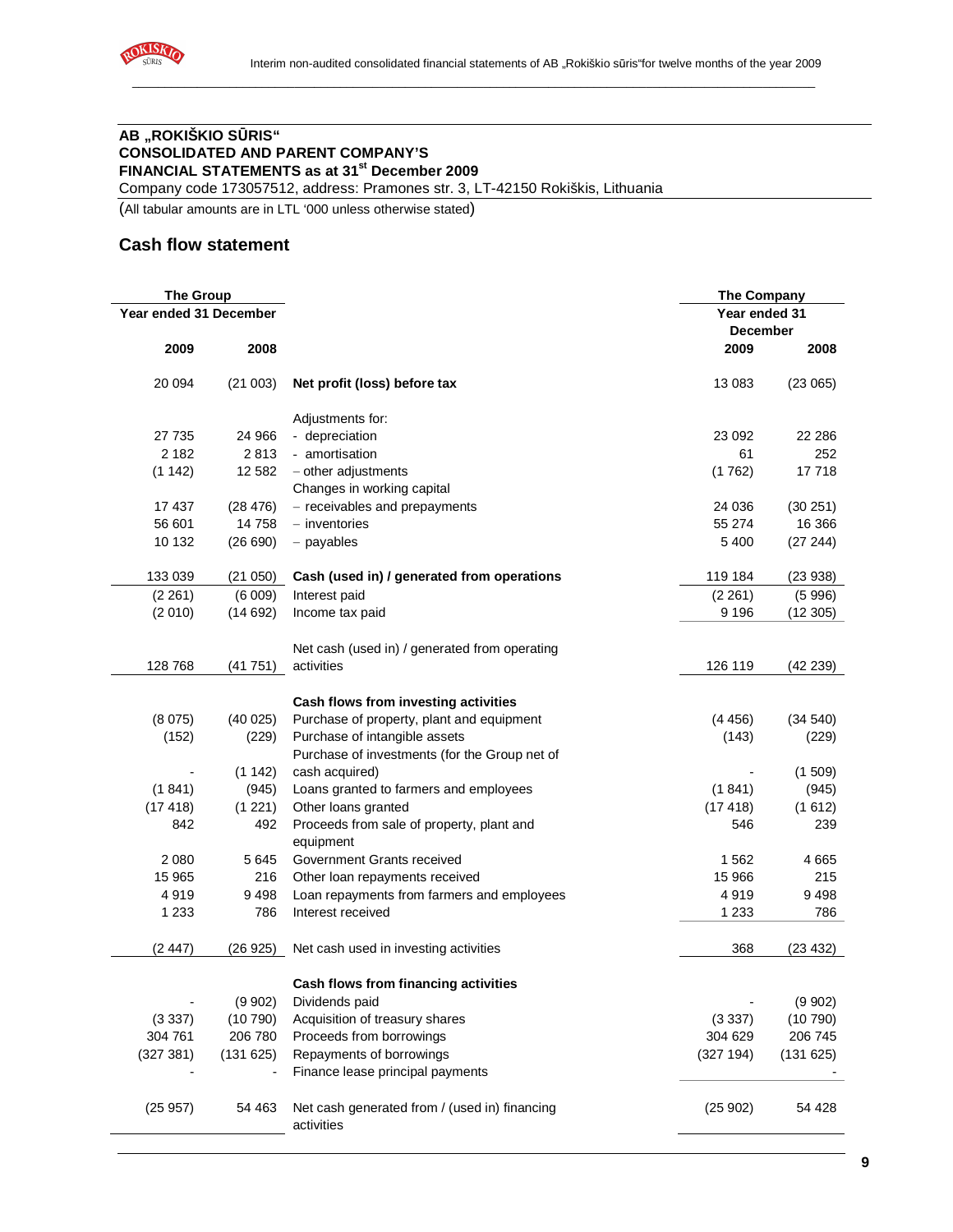

|         |         |                                                         |         | <b>Continued</b> |
|---------|---------|---------------------------------------------------------|---------|------------------|
| 100 364 | (14213) | Net (decrease) increase in cash and cash<br>equivalents | 100 585 | (11243)          |
|         |         | Cash and cash equivalents at beginning of the           |         |                  |
| (18782) | (4 569) | year                                                    | (19394) | (8151)           |
| 81 582  | (18782) | Cash and cash equivalents at end of the year            | 81 191  | (19394)          |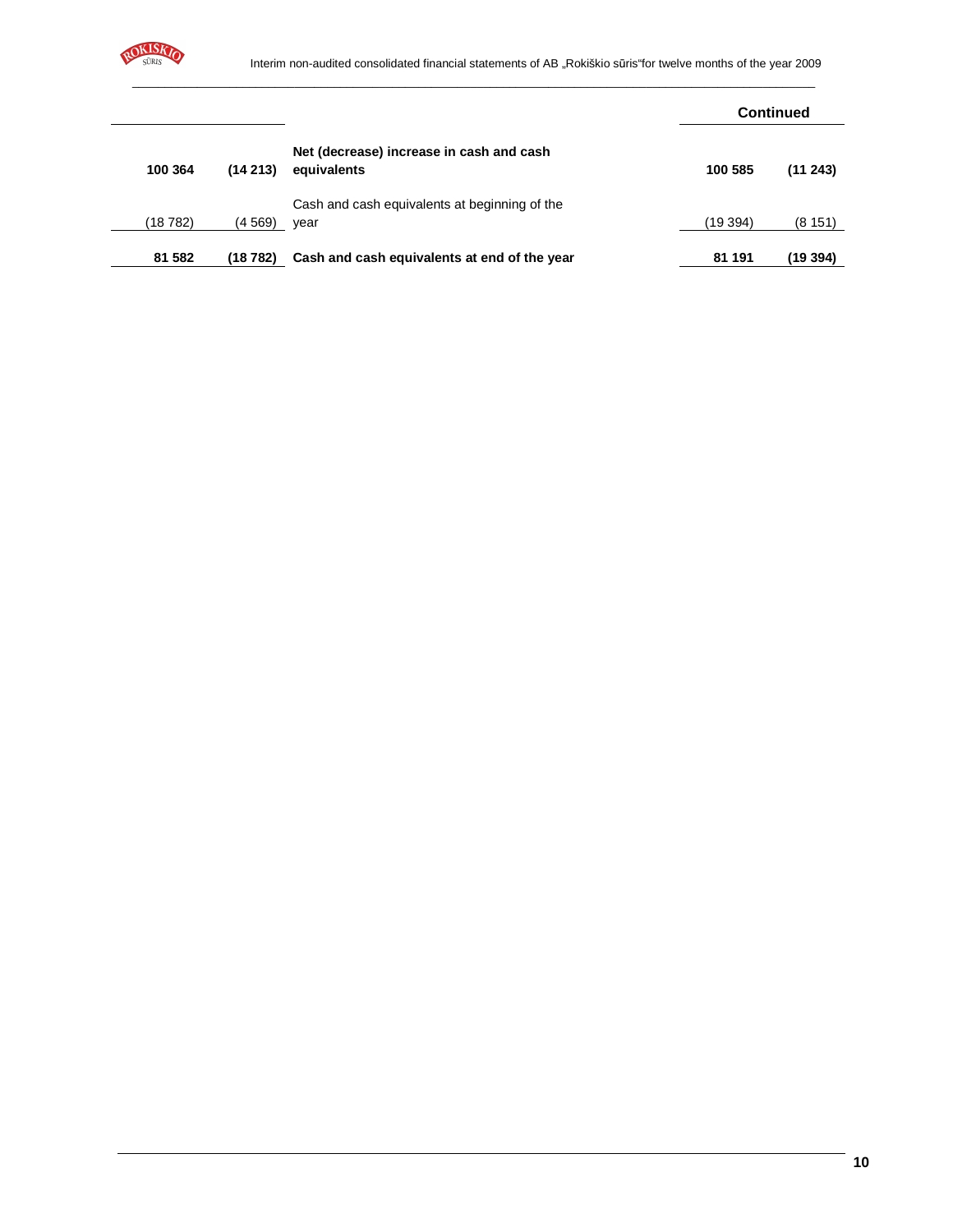

#### **AB "ROKIŠKIO S**Ū**RIS" CONSOLIDATED AND PARENT COMPANY'S FINANCIAL STATEMENTS as at 31st December 2009**  Company code 173057512, address: Pramones str. 3, LT-42150 Rokiškis, Lithuania (All tabular amounts are in LTL '000 unless otherwise stated)

# **Commentary on the Report**

#### **1. General information**

The joint stock company "Rokiškio sūris" (hereinafter – the company) is a public listed company incorporated in Rokiskis.

The shares of AB "Rokiškio sūris" are included onto the Baltic Official trade list of "NASDAQ OMX Vilnius" stock exchange (symbol – RSU1L).

The consolidated group (hereinafter the "Group") consists of the Company AB "Rokiskio suris", two branches, five subsidiaries and one joint venture. (In 2008: two branches, eight subsidiaries, and one joint venture). The following tables introduce the subsidiaries and branches:

|                  |      | <b>Operating as</b><br>at December<br>31 <sup>st</sup> |                                  |
|------------------|------|--------------------------------------------------------|----------------------------------|
| <b>Branches</b>  | 2009 | 2008                                                   | <b>Subsidiaries</b>              |
| Utenos pienas    | Yes  | Yes                                                    | UAB "Rokiškio pie                |
| Ukmergės pieninė | Yes  | Yes                                                    | UAB "Skeberdis ir<br>partneriai" |

|                  |      | <b>Operating as</b><br>at December<br>31 <sup>st</sup> |                                    | Group's share<br>$(\frac{6}{6})$ as at<br>December 31st |        |  |
|------------------|------|--------------------------------------------------------|------------------------------------|---------------------------------------------------------|--------|--|
| <b>Branches</b>  | 2009 | 2008                                                   | <b>Subsidiaries</b>                | 2009                                                    | 2008   |  |
| Utenos pienas    | Yes  | Yes                                                    | UAB "Rokiškio pienas"              | 100,00                                                  | 100,00 |  |
| Ukmergės pieninė | Yes  | Yes                                                    | UAB "Skeberdis ir<br>partneriai"   |                                                         | 100,00 |  |
|                  |      |                                                        | UAB "Skirpstas"                    | 100,00                                                  | 100,00 |  |
|                  |      |                                                        | KB "Žalmargė"                      | 100,00                                                  | 100,00 |  |
|                  |      |                                                        | UAB "Europienas"                   |                                                         | 100,00 |  |
|                  |      |                                                        | SIA "Jekabpils Piena<br>Kombinats" | 50,05                                                   | 50,05  |  |
|                  |      |                                                        | UAB "Batėnai"*                     | 100,00                                                  | 100,00 |  |
|                  |      |                                                        | UAB "Pečupė"*                      |                                                         | 100,00 |  |

| Joint venture    |       |       |
|------------------|-------|-------|
| UAB, Pieno upės" | 50,00 | 50,00 |

\* The subsidiaries are not consolidated with the Group due to their insignificance.

Four of the above subsidiaries, a joint venture and the branches are located in Lithuania. The company SIA "Jekabpils Piena Kombinats" is in Latvia.

The main field of operations of the Group is production of fermented cheese and other dairy products.

On 31<sup>st</sup> December 2009, the average number of the Group's employees was equal to 1 089 (compared to 1 162 employees as at December  $31<sup>st</sup>$ , 2008).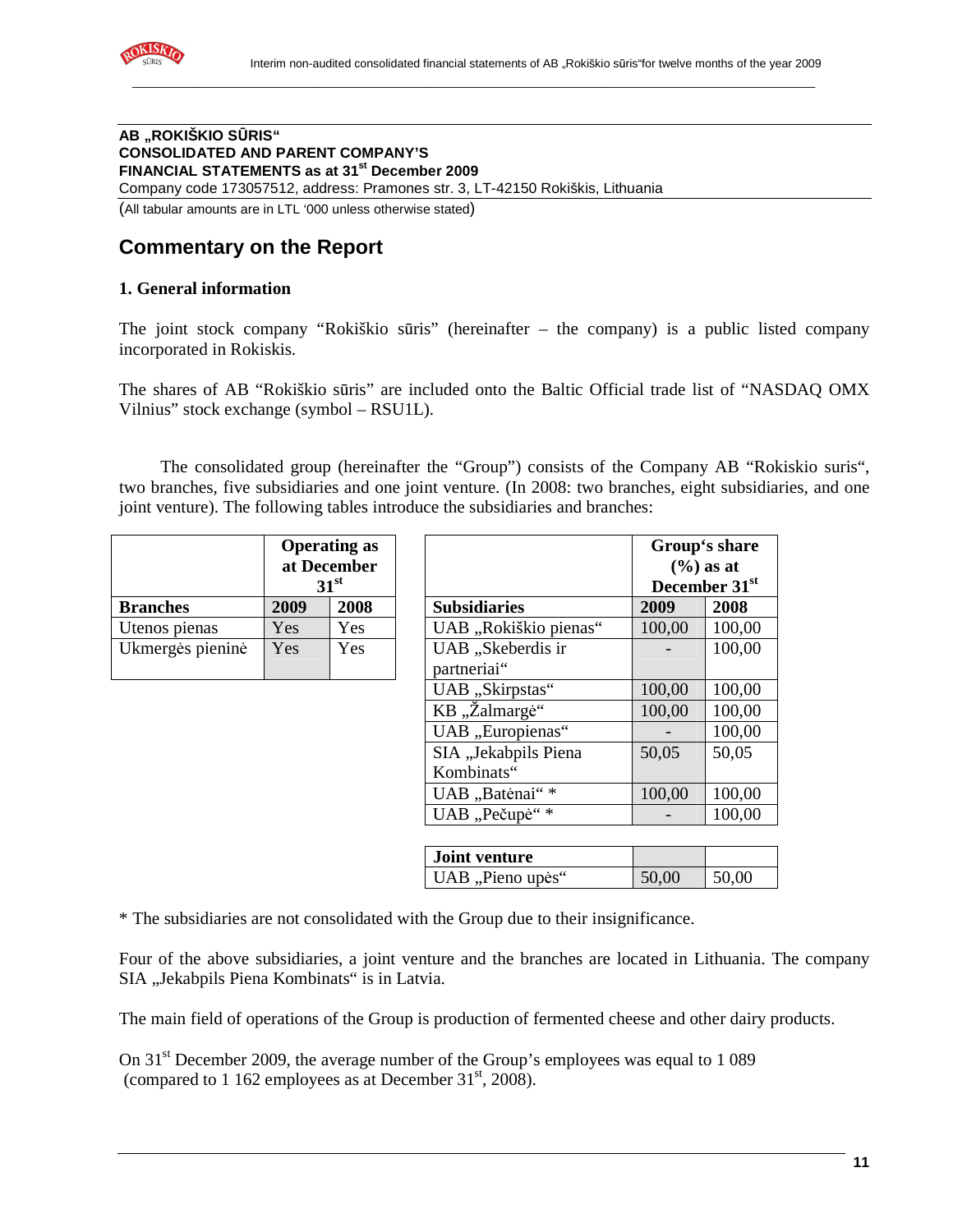

## **2. Accounting Principles**

These consolidated financial statements have been prepared according to International Financial Reporting Standards as adopted by the European Union.

\_\_\_\_\_\_\_\_\_\_\_\_\_\_\_\_\_\_\_\_\_\_\_\_\_\_\_\_\_\_\_\_\_\_\_\_\_\_\_\_\_\_\_\_\_\_\_\_\_\_\_\_\_\_\_\_\_\_\_\_\_\_\_\_\_\_\_\_\_\_\_\_\_\_\_\_\_\_\_\_\_\_\_\_\_\_\_\_\_\_\_\_\_\_\_\_\_\_\_\_\_\_\_\_\_

The consolidated financial statements have been prepared under the historical cost convention. The principal accounting policies applied in the preparation of these consolidated and parent company's financial statements are set out below. These policies have been consistently applied to all the years present, unless otherwise stated.

The preparation of consolidated and parent company's financial statements in conformity with IFRS requires the use of estimates and assumptions that affect the reported amounts of assets and liabilities and disclosure of contingent assets and liabilities at the date of the financial statements and the reported amounts of revenues and expenses during the reporting period.

Subsidiaries are the entities over which the Group has the power to govern the financial and operating policies generally accompanying a shareholding of more than one half of the voting rights. Subsidiaries are fully consolidated from the date on which control is transferred to the Group. They are de-consolidated from the date that control ceases.

Transactions among the Group's enterprises, residual values and retained transaction earnings between the Group's enterprises are eliminated. Unrealised loss is eliminated too; however, it is considered to be the sign of transfer asset value decrease. The accounting principles of daughter enterprises were changed where necessary in order to ensure their consistency with the accounting principles applied by the Group.

The Group applies a policy of treating transactions with minority interests as transactions with parties external to the Group. Disposals to minority interests result in gains and losses for the Group that are recorded in the income statement.

The Group's interests in jointly controlled entities are accounted for by proportionate consolidation. The Group combines its share of the joint ventures' individual income and expenses, assets and liabilities and cash flows on a line-by-line basis with similar items in the Group's financial statements. The Group recognises the portion of gains or losses on the sale of assets by the group to the joint venture until it resells the assets to an independent party. However, a loss on the transaction is recognised immediately if the loss provides evidence of a reduction in the net realisable value of current assets, or an impairment loss.

Items included in the financial statements of the Company and each of the Group's entities are measured using the currency of the primary economic environment in which the entity operates (hereinafter "the functional currency"). The financial statements are presented in Litas (LTL), which is the Company's (and each of the Group entity's) functional and presentation currency.

The value of long-term tangible assets is valued at historical cost less accumulated depreciation. Subsequent costs are included into the asset's carrying amount or recognized as separate assets, as appropriate, only when it is likely that in future the Group will receive economic benefits associated with the item and the cost of the item will be measured accordingly. All other repairs and maintenance expenses are charged to the income statement during the financial period in which they have been incurred.

Depreciation on property, plant and equipment is calculated using the straight-line method to allocate their cost to their residual values over their estimated useful lives, as follows: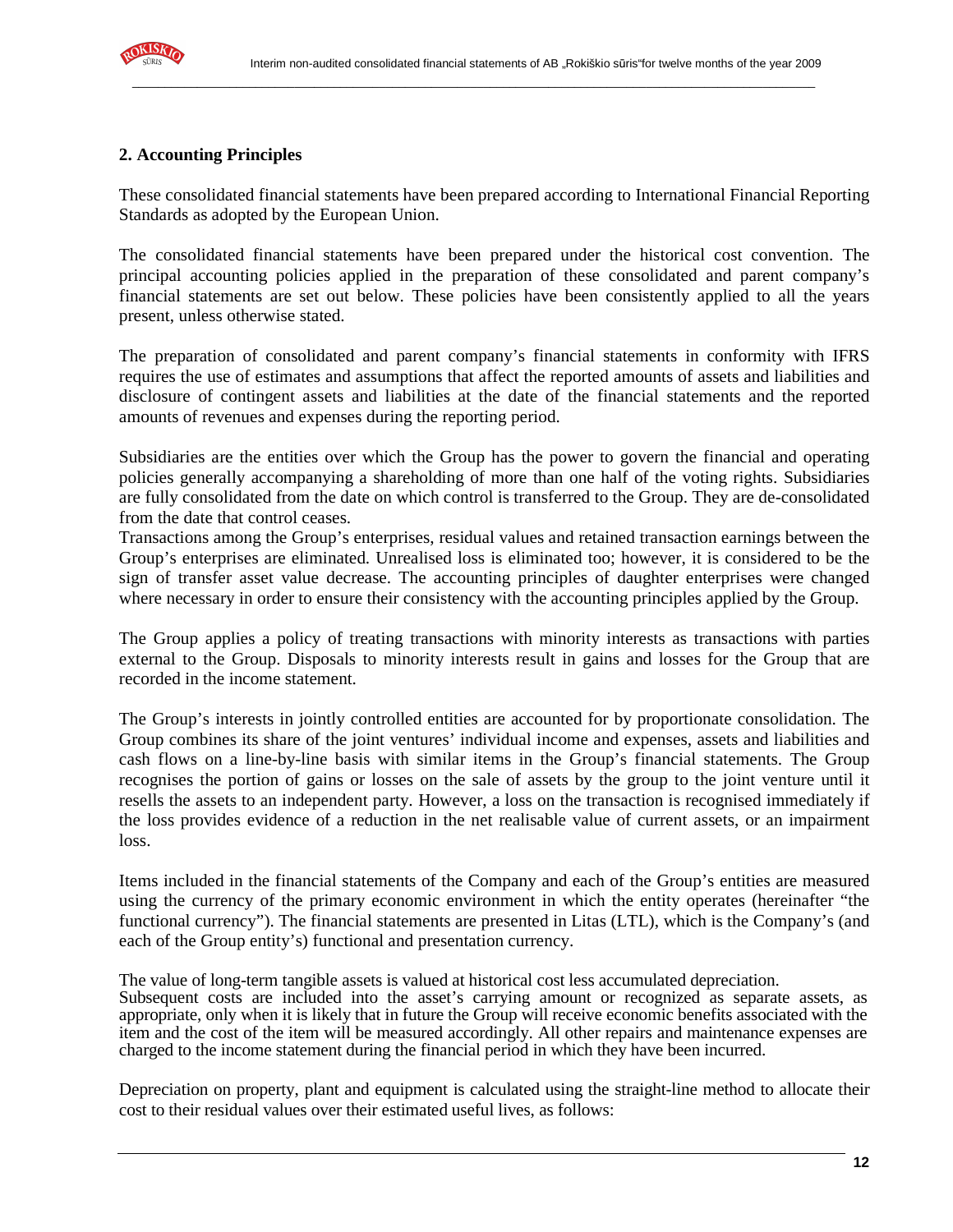

| <b>Buildings</b>  |  |  | $15 - 55$ years                                      |
|-------------------|--|--|------------------------------------------------------|
| Plant & machinery |  |  | $5 - 29$ years                                       |
| Motor vehicles    |  |  | $4 - 10$ years                                       |
|                   |  |  | Equipment and other property, plant and 3 - 20 years |
| equipment         |  |  |                                                      |

The asset residual values and useful lives are reviewed, and adjusted, if appropriate, at each balance sheet date.

\_\_\_\_\_\_\_\_\_\_\_\_\_\_\_\_\_\_\_\_\_\_\_\_\_\_\_\_\_\_\_\_\_\_\_\_\_\_\_\_\_\_\_\_\_\_\_\_\_\_\_\_\_\_\_\_\_\_\_\_\_\_\_\_\_\_\_\_\_\_\_\_\_\_\_\_\_\_\_\_\_\_\_\_\_\_\_\_\_\_\_\_\_\_\_\_\_\_\_\_\_\_\_\_\_

The Group's software which is expected to bring the Group material benefit in future, is valued at cost price less accumulated depreciation. Depreciation is calculated using the straight-line method for the estimated useful life from 1 to 5 years.

Borrowings and receivables are non-derivative financial assets which have fixed or determined payments and which are not quoted in the active market. They are reported as current assets when their term is no longer than 12 months from the balance sheet preparation date; otherwise, they are reported as non-current assets. In the balance sheet borrowings and receivables are reported under trade and other receivables.

Inventories are reported at their cost price or at their net sale value, depending on which of the values is smaller. The cost price is calculated using the method of FIFO. The cost of ready production or production in progress consists of raw material, direct labour and other direct or indirect production expenses less borrowing costs. Net sale value is a valuated sale price under usual business conditions less production completion and sale expenses.

In the beginning receivable sums are reported at their fair value and subsequently at their depreciated cost less value decrease sum, using the method of effective interest rate. The value decrease of receivables is determined when there is objective evidence that the Group will fail in getting back all the sums during the terms determined in advance. Value decrease sum is the difference between the carrying amount and the actual value of evaluated future cash flows, discounted using the effective interest rate method. In the income statement the value decrease sum is reported under general and administrative expenses. Bad debts are written off in the year when they are determined as impossible to settle.

Cash and cash equivalents are reported at their nominal value. In the cash flow statement cash and cash equivalents mean bank and cash-register money, as well as bank overdrafts. In the balance sheet bank overdrafts are reported under financial debts as current liabilities.

Ordinary registered shares are reported at their nominal value. The sum received from sold shares exceeding their nominal value is reported as share premium. Additional expenses directly attributed to new share emission are reported by subtracting them from share premium.

When the company or its daughter enterprises acquire the company shares, the sum paid for them, including all additional expenses, is subtracted from shareholder property as treasury shares until they are not sold, newly launched for sales or cancelled. When treasury shares are sold, launched for sales or cancelled no profit or loss are reported in the income statement. When such shares are subsequently sold or launched for sales again, the means received are reported as shareholders' own capital change in the consolidated balance sheet.

Other reserves are formed following the general annual shareholder meeting decision concerning division of retained earnings.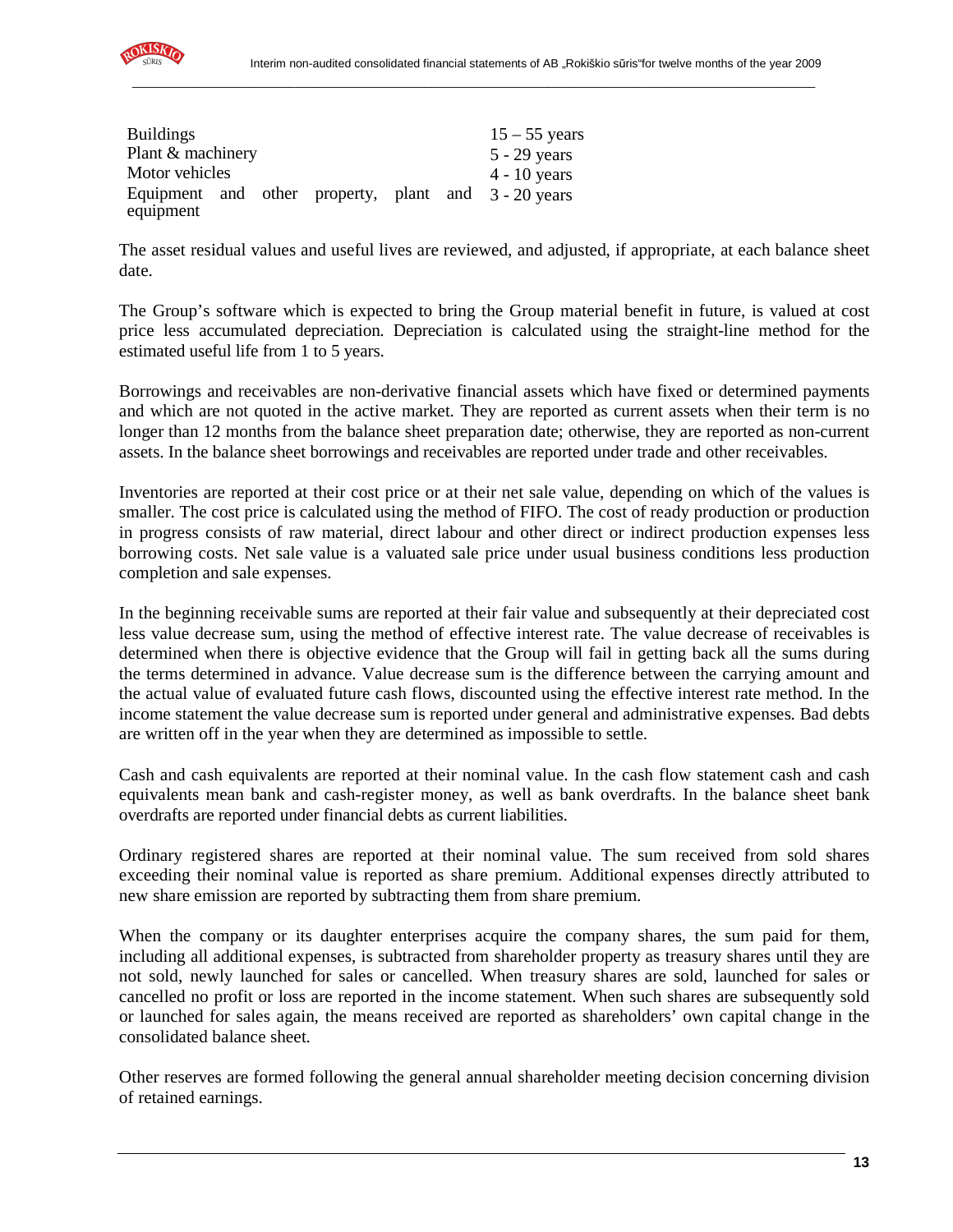

In the beginning liabilities are reported at their fair value without transaction costs. Subsequently the loans granted are reported at their depreciated cost, whereas the difference amount between the proceeds received (less transaction costs) and the loan repayments is reported in the income statement during the entire loan period using the method of effective interest rate.

\_\_\_\_\_\_\_\_\_\_\_\_\_\_\_\_\_\_\_\_\_\_\_\_\_\_\_\_\_\_\_\_\_\_\_\_\_\_\_\_\_\_\_\_\_\_\_\_\_\_\_\_\_\_\_\_\_\_\_\_\_\_\_\_\_\_\_\_\_\_\_\_\_\_\_\_\_\_\_\_\_\_\_\_\_\_\_\_\_\_\_\_\_\_\_\_\_\_\_\_\_\_\_\_\_

Income is taxed 20 per cent (in 2008 - 15 per cent) of income tax rate according to the laws on taxes of the Republic of Lithuania.

For its employees the Group pays social income payments to the State Social Insurance Fund (henceforth – the fund), following a determined payment plan and in accordance to local legal act requirements. Social insurance payments are considered to be expenses, following accumulation principle. They are reported under salary expenses.

Income from sale consists of the fair value of proceeds received or receivable for the goods sold and services provided during the Group's operating activities. It is received by subtracting the added value tax, returned goods and price allowances, and by removing the sales inside the Group. The income from production sale is counted only after the purchaser overtakes all the significant risks and benefits related to proprietary rights.

Interest income is acknowledged in proportion using the method of effective interest rate.

In the Group's financial report payment of dividends to the company's shareholders becomes obligatory only after it is confirmed by the company's shareholders.

The general income per share is counted by dividing the shareholders' net profit by the weighted average of ordinary registered shares launched. The ordinary registered shares bought by the Group are not included since they are valued as treasury shares.

The Group is organized on a basis of two main business segments: Fresh milk products and Cheese and other dairy products. Secondary reporting format – geographical. A geographical segment is engaged in providing products or services within a particular economic environment that are subject to risks and return that are different from those of segments operating in other economic environments.

Governmental subsidies are counted at their fair value when there is enough evidence confirming that subsidies are to be received and the Group is in conformity with the conditions raised.

Export subsidies, paid by the Government for every ton of goods in conformity with requirements, are registered under income from sales.

In the balance sheet the government subsidies granted to finance the purchase of long-term tangible assets are reported under long-term future income. They are acknowledged as income using the straight-line method during the relative long-term tangible asset functional working period.

Putting offs are evaluated as the actual value of expected obligatory expenses, applying the pre-tax tariff which reflects actual market considerations concerning cash time value and appropriate obligation risks. Putting off increase due to period changes is acknowledged as interest costs.

Trade payables are recognized initially at fair value and subsequently measured at amortized cost using effective interest method.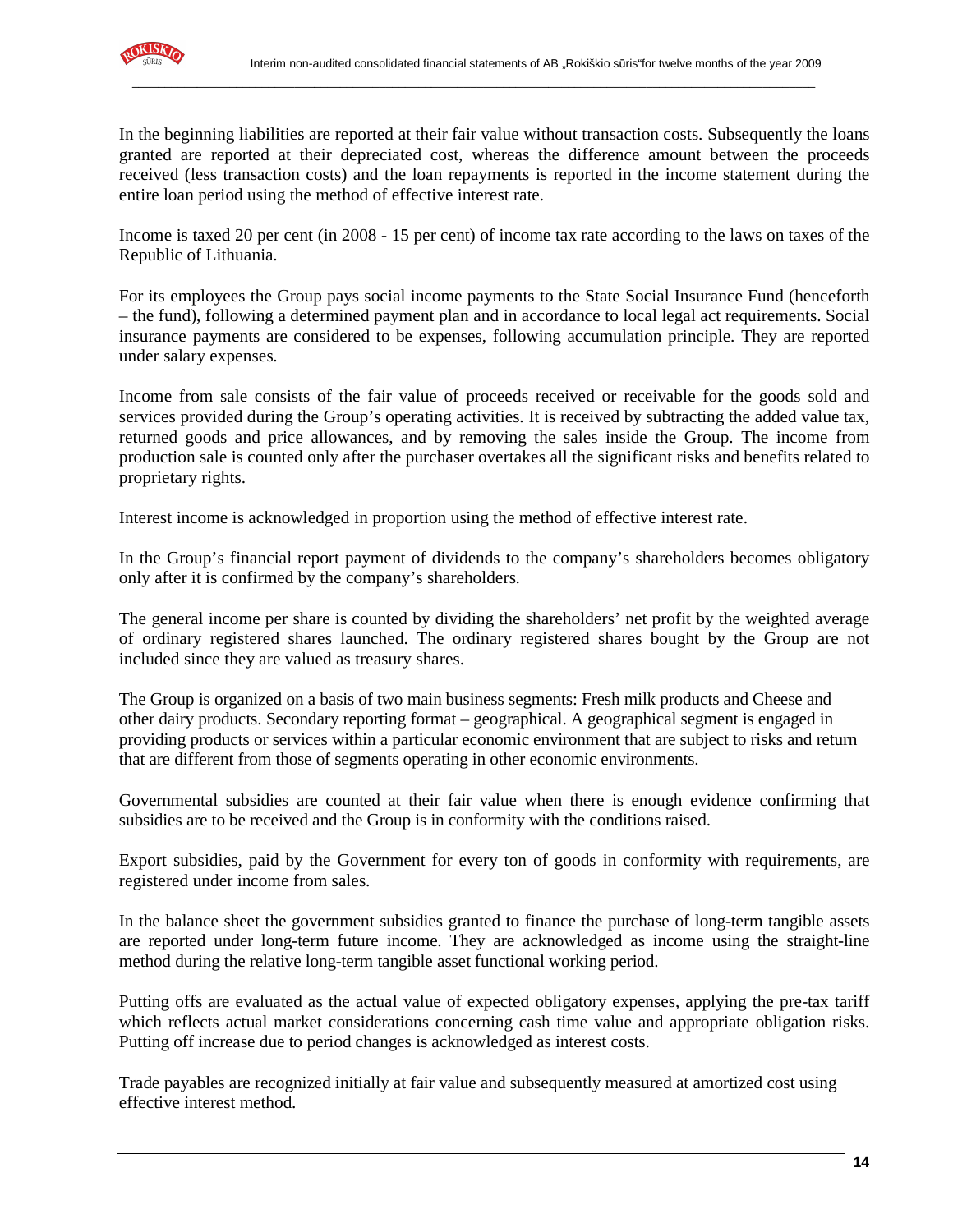

#### **3. Information on segments**

#### *Primary segment – business segments*

The Group's main business segments:

- Fresh dairy products
- Cheese and other dairy products.

Other operations of the Group mainly comprise of milk collecting activity. Transactions between the business segments are on normal commercial terms and conditions.

\_\_\_\_\_\_\_\_\_\_\_\_\_\_\_\_\_\_\_\_\_\_\_\_\_\_\_\_\_\_\_\_\_\_\_\_\_\_\_\_\_\_\_\_\_\_\_\_\_\_\_\_\_\_\_\_\_\_\_\_\_\_\_\_\_\_\_\_\_\_\_\_\_\_\_\_\_\_\_\_\_\_\_\_\_\_\_\_\_\_\_\_\_\_\_\_\_\_\_\_\_\_\_\_\_

#### *Secondary segment – geographic segments*

Analysis of the Group's income from sales according to markets is as follows:

| The Group       |         |                                         | <b>The Company</b> |                 |
|-----------------|---------|-----------------------------------------|--------------------|-----------------|
| 2009<br>243 679 | 2008    | 258 852 Lithuania                       | 2009<br>191 140    | 2008<br>209 723 |
| 259 383         |         | 316 362 European Union countries        | 247 215            | 298 498         |
| 57 333          |         | 106 607 Other (including USA and Japan) | 57 333             | 106 607         |
| 560 395         | 681 821 | Total                                   | 495 688            | 614 828         |

Income analysis according to groups:

| <b>The Group</b> |         |                        | <b>The Company</b> |                          |  |
|------------------|---------|------------------------|--------------------|--------------------------|--|
| 2009<br>556856   | 2008    | 679 745 Product Sales  | 2009<br>472 320    | 2008<br>591 745          |  |
| 2 6 3 4          |         | - Export subsidies     | 2.634              | $\overline{\phantom{a}}$ |  |
| 905              |         | 1945 Provided services | 20 734             | 23 083                   |  |
| 560 395          | 681 821 | Total                  | 495 688            | 614 828                  |  |

Following the European Commission's Regulation "Concerning covering export costs of milk and dairy products", starting from  $1<sup>st</sup>$  May 2004 the company has the right to receive subsidies for the cheese exported to the countries determined by the latter Regulation. Export subsidies are paid for every ton of exported production which is in conformity with the Regulation requirements. Payable export subsidies are reported under trade and other payables.

#### **4. Long-term tangible assets**

In the income statement the depreciation charge of long-term tangible assets is reported in the following entries: selling and marketing expenses, general and administrative expenses and cost of sales, as well as in production in progress and ready production entries.

Software and intangible asset depreciation charge are accounted in the entry of general and administrative expenses.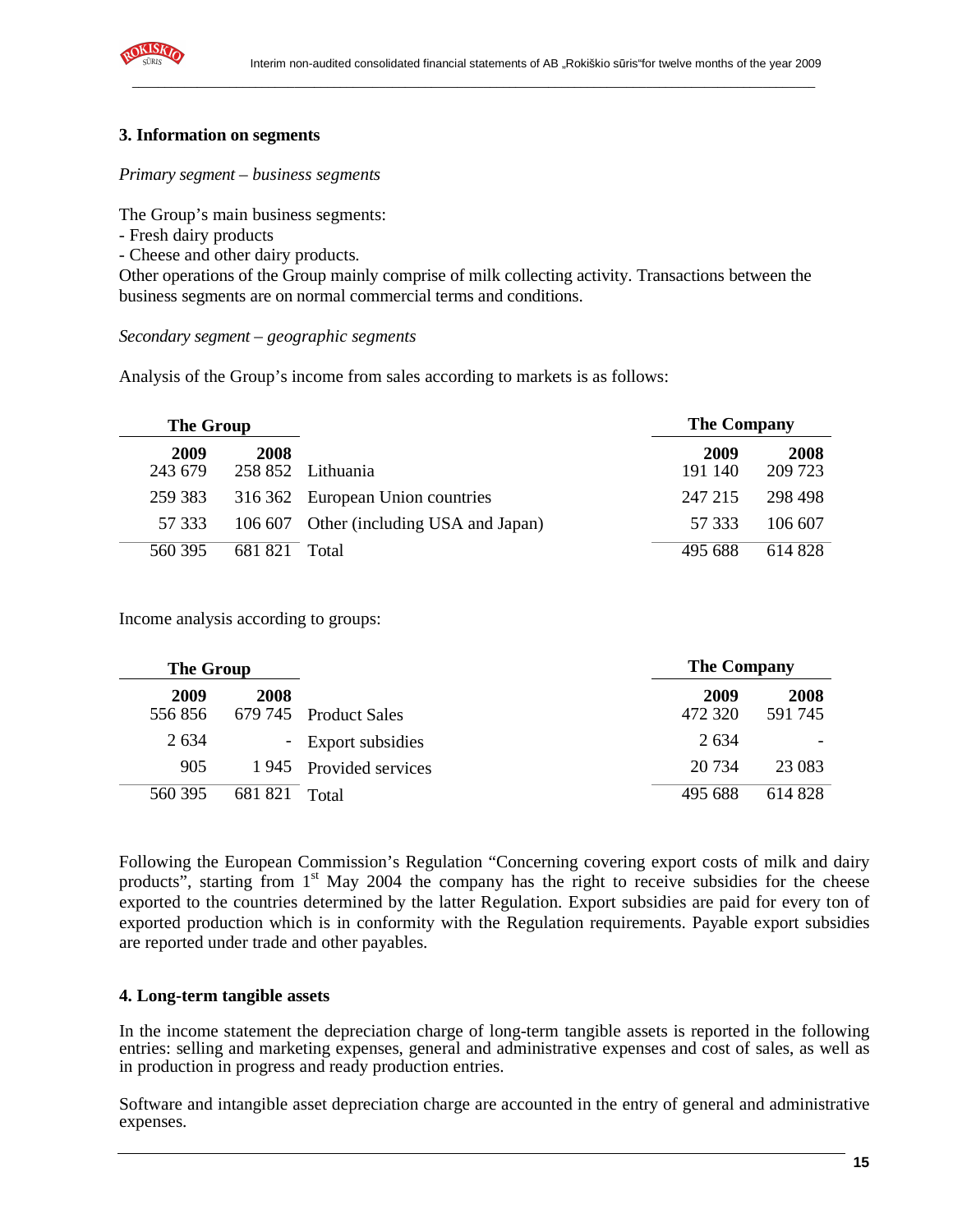

| <b>The Group</b> |        |                                          | <b>The Company</b> |         |  |  |
|------------------|--------|------------------------------------------|--------------------|---------|--|--|
| 2009             | 2008   |                                          | 2009               | 2008    |  |  |
| 2992             |        | 7 711 Long-term loans granted to farmers | 2992               | 7 7 1 1 |  |  |
| 130              |        | 255 Long-term loans granted to employees | 130                | 117     |  |  |
| 14 4 8 3         |        | 19 236 Other long-term loans granted     | 14 4 8 3           | 19 2 36 |  |  |
| 17 605           | 27 202 | Long-term loans at net value             | 17 605             | 27 064  |  |  |

The repayment terms of loans granted to farmers vary from 2 months to 10 years, whereas the annual interest rate varies from 0 to 10 per cent.

The repayment terms of loans granted to employees vary from 1 to 22 years, whereas the interest rate for them is not calculated.

The loans to other companies increased due to short term loans re-classification into long term loans.

In the opinion of the company's managing bodies the balance sheet values of long-term receivables are their fair values.

#### **6. Inventories**

| The Group |          |                                             | <b>The Company</b> |         |  |
|-----------|----------|---------------------------------------------|--------------------|---------|--|
| 2009      | 2008     |                                             | 2009               | 2008    |  |
| 6 1 1 6   | 7423     | Raw material                                | 2 200              | 3467    |  |
| 7048      | 13 4 8 4 | Production in progress                      | 6895               | 13 28 3 |  |
| 14 9 92   | 66 007   | Ready production                            | 13 322             | 63 096  |  |
| 2 4 6 7   | 3 1 7 0  | Other inventories                           | 2 4 6 2            | 3 1 6 6 |  |
| 30 623    | 90 0 84  | Total inventories at cost                   | 24 8 79            | 83 012  |  |
| (401)     | (2861)   | Less: write-down to net realizable<br>value | (401)              | (2861)  |  |
| 30 222    | 87 223   | Total inventories                           | 24 478             | 80 151  |  |

As at 31<sup>st</sup> December 2009, the inventories amounting to LTL 65 000 thousand (as at 31<sup>st</sup> 2008 – LTL 89 380 thousand) were pledged in order to guarantee loan repayment to banks.

#### **7. Selling and Other Receivables**

| <b>The Group</b> |         |                                  | <b>The Company</b> |         |
|------------------|---------|----------------------------------|--------------------|---------|
| 2009             | 2008    |                                  | 2009               | 2008    |
|                  |         | Non current receivables          |                    |         |
|                  | 955     | Prepayments                      |                    | 955     |
|                  |         |                                  |                    |         |
|                  |         | <b>Current receivables</b>       |                    |         |
| 77939            | 93.587  | Trade receivables                | 67417              | 89 460  |
| 3 6 6 6          | 747     | VAT receivable                   | 1 2 5 5            |         |
| 727              |         | Export subsidies receivables     | 727                |         |
| 713              | 3 2 5 3 | Prepayments and deferred charges | 702                | 2 3 2 8 |
|                  |         |                                  |                    |         |
| 83 045           | 97 587  |                                  | 70 101             | 91788   |
|                  |         |                                  |                    |         |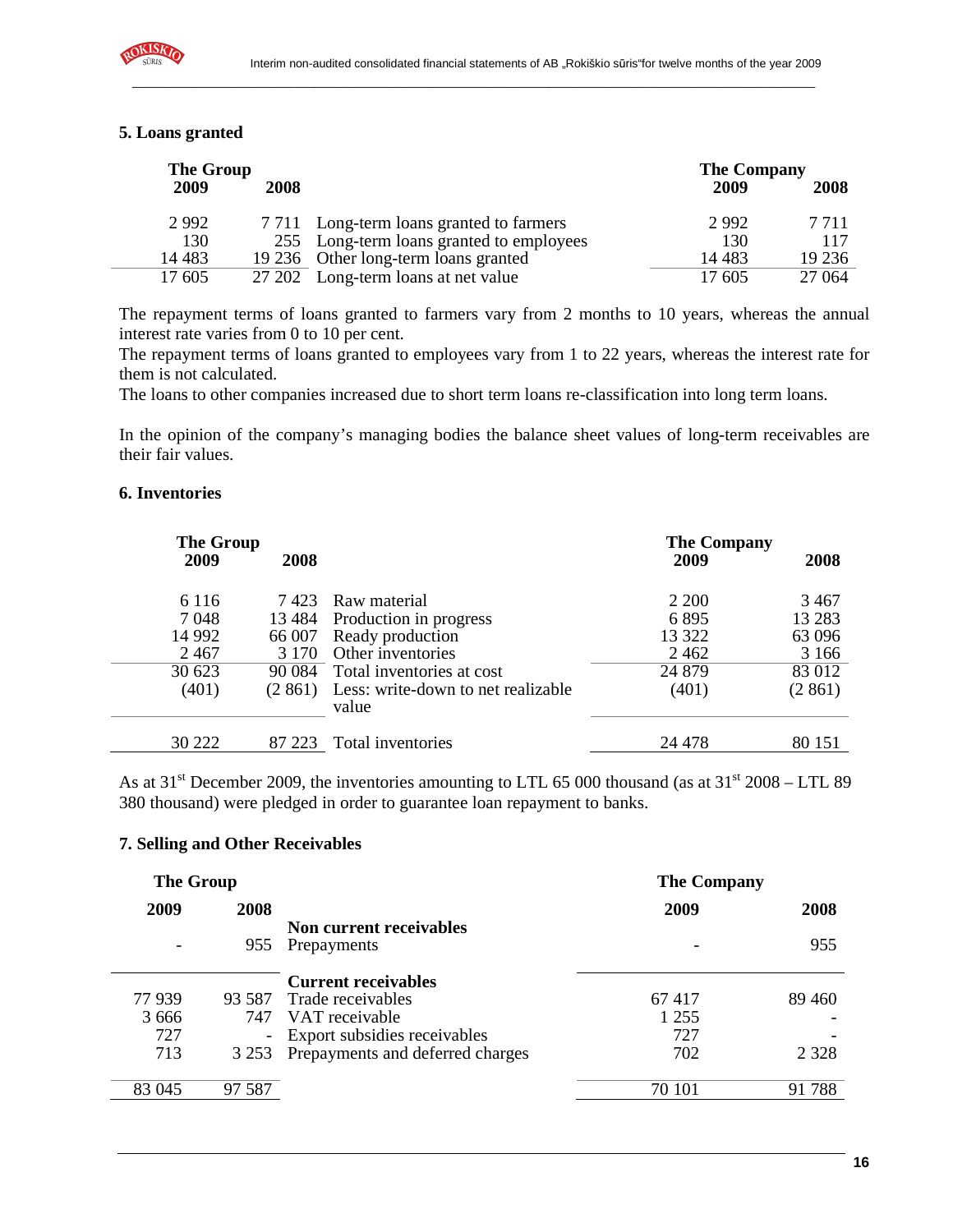

| <b>The Group</b> |             |                                | <b>The Company</b> |         |  |
|------------------|-------------|--------------------------------|--------------------|---------|--|
| 2009             | <b>2008</b> |                                | 2009               | 2008    |  |
| 96 754           | $\sim$      | Current deposits               | 96.699             |         |  |
| 4 4 3 3          |             | 3 242 Cash in bank and on hand | 4 0 9 8            | 2 6 3 0 |  |
| 101 187          | 3 242       |                                | 100 797            | 2630    |  |

#### **8. Cash and cash equivalents**

The cash and cash equivalents comprise the following:

| <b>The Group</b> |         |                                |          | <b>The Company</b> |  |  |
|------------------|---------|--------------------------------|----------|--------------------|--|--|
| 2009             | 2008    |                                | 2009     | 2008               |  |  |
| 96 755           |         | - Current deposits             | 96 699   |                    |  |  |
| 4 4 3 3          |         | 3 242 Cash in bank and on hand | 4 0 9 8  | 2 6 3 0            |  |  |
| (19 606)         | (22024) | Overdraft                      | (19 606) | (22 024)           |  |  |
| 81 5 82          | (18782) |                                | 81 191   | (19394)            |  |  |

#### **9. Share capital**

As at December 31<sup>st</sup>, 2009, the share capital of AB "Rokiskio suris" was comprised of 38,444,894 (thirty eight million four hundred forty four thousand eight hundred ninety four) litas divided into 38,444,894 (thirty eight million four hundred forty four thousand eight hundred ninety four) ordinary registered shares with par value of LTL 1 (one) each.

During the financial year 2009, AB "Rokiškio sūris" bought 1,516,600 ordinary registered shares of AB "Rokiškio sūris" at par value of LTL 1 (one litas) via Stock Exchange NASDAQ OMX Vilnius, which is affecting the submarket of official tender offer. It made 3,55 per cent of the company's authorized capital. Including the previously acquired shares, AB "Rokiškio sūris" owns 4,271,636 (four million two hundred seventy one thousand six hundred thirty six) treasury shares with par value LTL 1 each which makes 10 % of the Authorised Capital of AB "Rokiškio sūris". The company purchased its own shares for LTL 18 829 thousand.

The 31<sup>st</sup> December 2009 General Meeting of Shareholders resolved to decrease the Authorized capital of AB , Rokiskio suris" by LTL 4,271,636 (four million two hundred seventy one thousand six hundred thirty six litas) in the way of annulment of 4,271,636 (four million two hundred seventy one thousand six hundred thirty six litas) ordinary registered shares at par value of LTL 1 (one) litas.

The company does not have the right to employ property and non-property rights using the own shares as stated by the Law on Joint Stock Companies.

After annulment of treasury shares, the Authorised capital of AB "Rokiskio suris" makes LTL 38,444,894 (thirty eight million four hundred forty four thousand eight hundred ninety four litas) divided into 38,444,894 (thirty eight million four hundred forty four thousand eight hundred ninety four) ordinary registered shares at par value of LTL 1 (one) litas.

The nominal value and number of the shares owned by the Company's shareholders shall not change.

As at December 31<sup>st</sup>, 2009, the Authorised capital of AB "Rokiskio suris" makes LTL 38,444,894 (thirty eight million four hundred forty four thousand eight hundred ninety four litas) divided into 38,444,894 (thirty eight million four hundred forty four thousand eight hundred ninety four) ordinary registered shares at par value of LTL 1 (one) litas.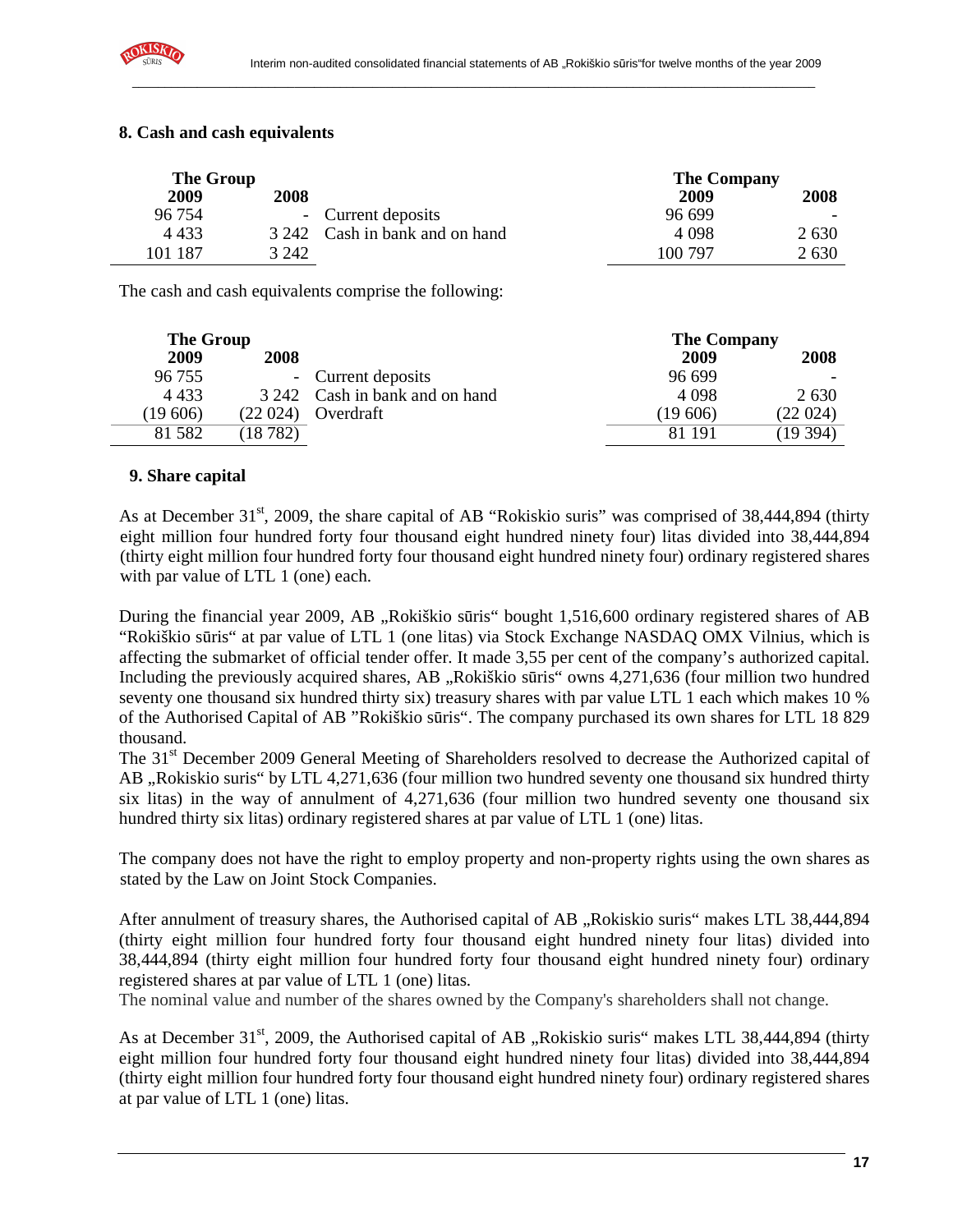

The decreased Authorized Capital of AB" Rokiškio sūris" was registered in the Registre of Legal Bodies on 18th December 2009.

\_\_\_\_\_\_\_\_\_\_\_\_\_\_\_\_\_\_\_\_\_\_\_\_\_\_\_\_\_\_\_\_\_\_\_\_\_\_\_\_\_\_\_\_\_\_\_\_\_\_\_\_\_\_\_\_\_\_\_\_\_\_\_\_\_\_\_\_\_\_\_\_\_\_\_\_\_\_\_\_\_\_\_\_\_\_\_\_\_\_\_\_\_\_\_\_\_\_\_\_\_\_\_\_\_

#### **10. Shareholders**

Total number of shareholders of AB "Rokiškio sūris" as at December 31<sup>st</sup> 2009 was 5,640.

| The shareholders having or owning over 5 percent of the issuer's authorized capital (as at |  |  |  |  |  |  |  |
|--------------------------------------------------------------------------------------------|--|--|--|--|--|--|--|
| $31.12.2009$ :                                                                             |  |  |  |  |  |  |  |

| Name, surname                                                | <b>Address</b>                                         |               | <b>Proprietary rights</b> |              | With associated |         |  |
|--------------------------------------------------------------|--------------------------------------------------------|---------------|---------------------------|--------------|-----------------|---------|--|
| Name of company                                              |                                                        |               |                           |              | persons         |         |  |
|                                                              |                                                        | <b>Number</b> | <b>Capital</b>            | <b>Votes</b> | <b>Capital</b>  | Votes % |  |
|                                                              |                                                        | of shares     | share %                   | ℅            | share %         |         |  |
| <b>UAB "Pieno</b><br>pramonės investicijų<br>valdymas"       | Pramonės g. 3,<br><b>Rokiškis</b><br>Lietuva           | 15 338 900    | 39,90                     | 39,90        | 59,78           | 59,78   |  |
| <b>Antanas Trumpa</b>                                        | Sodų 41a, Rokiškis<br>Lietuva                          | 5 528 370     | 14,38                     | 14,38        | 59,78           | 59,78   |  |
| <b>Skandinaviska</b><br>Enskilda<br><b>Banken AB clients</b> | 2,<br>Sergels<br>Torg<br>Stockholm,<br>10640<br>Sweden | 3 580 751     | 9.31                      | 9,31         |                 |         |  |
| <b>Swedbank clients</b>                                      | Liivalaia 8,<br>Tallinnn 15040<br>Estonia              | 2 661 402     | 6.92                      | 6,92         |                 |         |  |

Information on the trade by ordinary registered shares of AB" Rokiškio sūris"(symbol RSU1L) during the period from January to December 2009 in the Stock Exchange NASDAQ OMX Vilnius:



| Opening<br>price (Lt) | Minimal<br>price (Lt) | Maximal<br>price (Lt) | Closing<br>price (Lt) | _ast<br>price (Lt) | Turnover<br>units) | Turnover<br>Lt)<br>(m | Capitalisation<br>(mIn. Lt) |
|-----------------------|-----------------------|-----------------------|-----------------------|--------------------|--------------------|-----------------------|-----------------------------|
|                       |                       |                       |                       |                    |                    |                       |                             |
| .73                   | .65                   | 3.75                  | 3.20                  | 3.00               | 4 062 351          | 8.95                  | 115.33                      |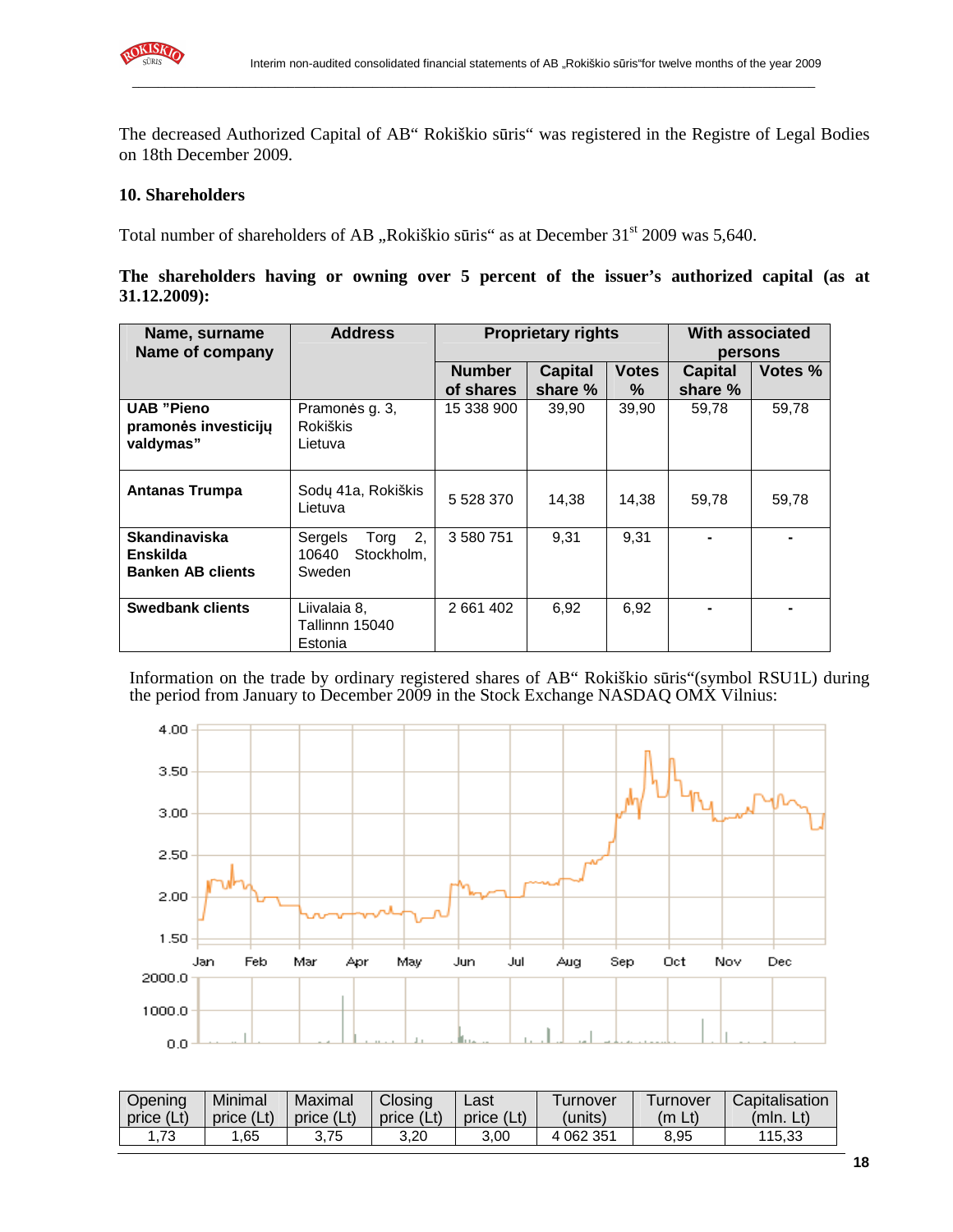

# **11. Financial ratios**

| <b>The Group</b> |          |                                             | <b>The Company</b> |            |
|------------------|----------|---------------------------------------------|--------------------|------------|
| 2009             | 2008     |                                             | 2009               | 2008       |
| 560 395          | 681 821  | Revenue (thousand litas)                    | 495 688            | 614 828    |
| 52 272           | 12 7 8 5 | <b>EBITDA</b> (thousand litas)              | 38 497             | 5 4 6 9    |
| 9.33             |          | 1,88 EBITDA margin (%)                      | 7,77               | 0.89       |
| 14 9 89          |          | (18 327) Operations profit (thousand litas) | 8 3 5 0            | (19917)    |
| 267              | (2.69)   | Margin of operations profit (%)             | 1,68               | (3 24)     |
| 0.38             | (0.45)   | Profit per share (litas)                    | 0.21               | (0, 49)    |
| 38 444 894       |          | 42 716 530 Number of shares (units)         | 38 444 894         | 42 716 530 |

\_\_\_\_\_\_\_\_\_\_\_\_\_\_\_\_\_\_\_\_\_\_\_\_\_\_\_\_\_\_\_\_\_\_\_\_\_\_\_\_\_\_\_\_\_\_\_\_\_\_\_\_\_\_\_\_\_\_\_\_\_\_\_\_\_\_\_\_\_\_\_\_\_\_\_\_\_\_\_\_\_\_\_\_\_\_\_\_\_\_\_\_\_\_\_\_\_\_\_\_\_\_\_\_\_

#### **12. Information on management bodies:**

#### **Board of Directors:**

**Dalius Trumpa** – Board Chairman (elected by the 25<sup>th</sup> April 2008 General meeting of shareholders). Owns 759 740 ordinary registered shares. i.e. 1,98% of the Authorized capital and votes of AB "Rokiškio sūris".

Participation in the activities of other companies:

Shareholder of UAB" Pieno pramonės investicijų valdymas", having 3,91 % of the company's shares and votes;

Chief executive officer of AB "Rokiskio suris" subsidiary UAB "Rokiškio pienas", having no shares; Director of UAB "Rokvalda", having 100% of shares and votes;

Antanas Kavaliauskas – Deputy Chairman (elected by the 25<sup>th</sup> April 2008 General meeting of shareholders), the Chief Financial Officer of AB "Rokiškio sūris", having no ownership of AB "Rokiškio sūris".

Participation in the activities of other companies:

Shareholder of UAB "Pieno pramonės investicijų valdymas" owning 3,91% of shares of UAB" Pieno pramonės investicijų valdymas".

Board Chairman of Latvian company SIA Jekabpils piena kombinats, having no shares;

Director of Lithuanian dairy association "Pieno centras", having no shares.

**Antanas Trumpa** – Board member (elected by the  $25<sup>th</sup>$  April 2008 General meeting of shareholders), Chief Executive Officer of AB "Rokiškio sūris", owning 5 528 370 ordinary registered shares of AB "Rokiškio sūris", i.e. 14,38 % of the authorized capital and votes of AB "Rokiškio sūris".

Participation in the activities of other companies:

Shareholder of UAB "Pieno pramonės investicijų valdymas" with 7 546, i.e. 74,86% of the shares and votes of UAB" Pieno pramonės investicijų valdymas".

**Ramūnas Vanagas** – Board member (elected by the 25<sup>th</sup> April 2008 General meeting of shareholders). Development Director of AB "Rokiškio sūris", having no ownership of shares of AB "Rokiškio sūris".

Participation in the activities of other companies:

Board member of UAB "Skirpstas", having no shares.

Andrius Trumpa – Board member (elected by the 25<sup>th</sup> April 2008 General meeting of shareholders), works in Vilnius Gedimino Technikos University in the capacity of lecturer, owns 298 820 shares, i.e.  $0,78\%$  of the Authorized capital and votes of AB  $,$ Rokiškio sūris".

He does not participate in the performance and capital of any other companies

**Jonas Kvedaravičius** – Board member, (elected by the 25<sup>th</sup> April 2008 General meeting of shareholders), Central services director of AB "Rokiškio sūris", having 24 630 shares of AB "Rokiškio sūris", i.e. 0,06 % of the company's authorized capital and votes.

Participation in the activities of other companies: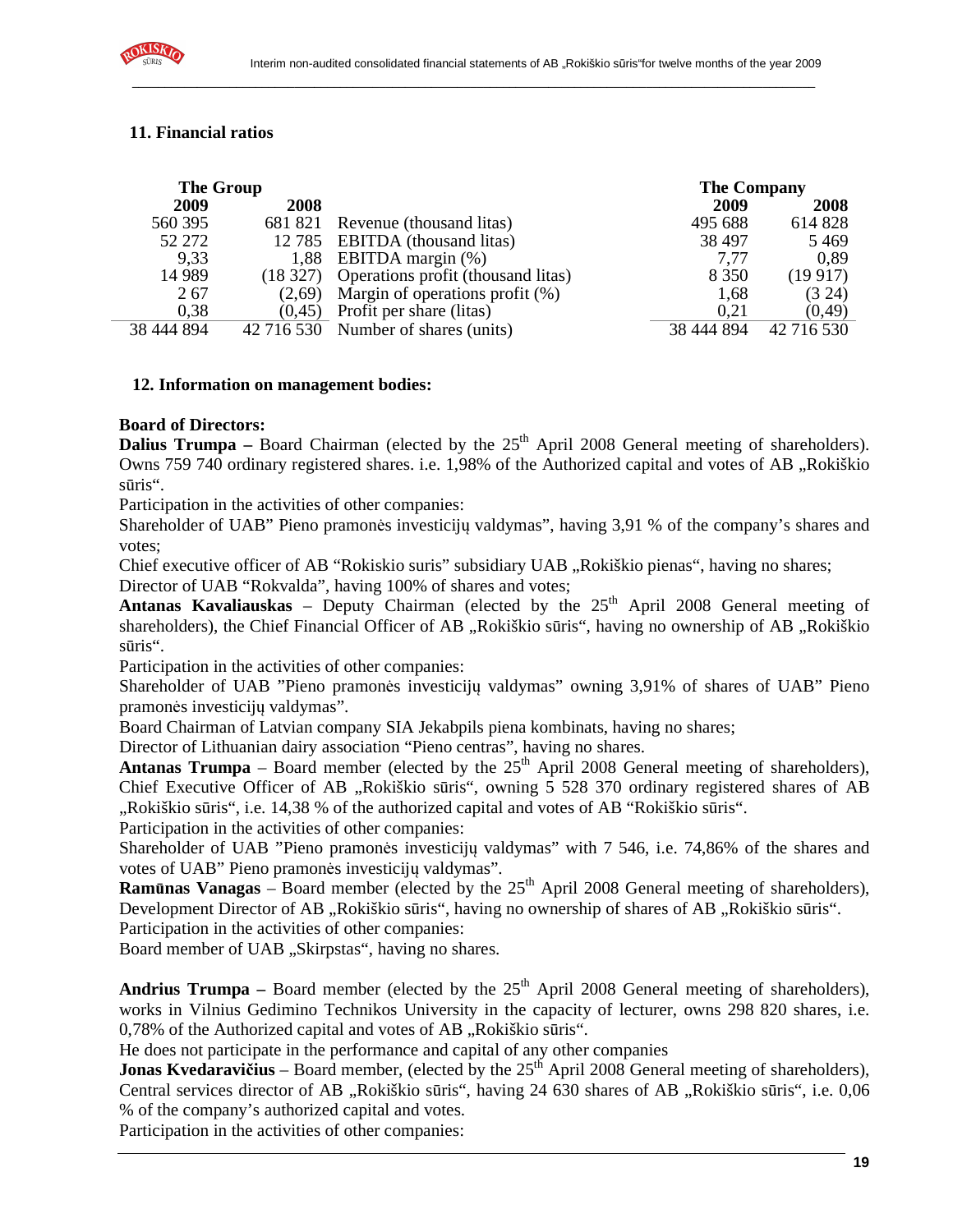

Shareholder of UAB "Pieno pramonės investicijų valdymas", having 3,91 % of the company's shares and votes;

\_\_\_\_\_\_\_\_\_\_\_\_\_\_\_\_\_\_\_\_\_\_\_\_\_\_\_\_\_\_\_\_\_\_\_\_\_\_\_\_\_\_\_\_\_\_\_\_\_\_\_\_\_\_\_\_\_\_\_\_\_\_\_\_\_\_\_\_\_\_\_\_\_\_\_\_\_\_\_\_\_\_\_\_\_\_\_\_\_\_\_\_\_\_\_\_\_\_\_\_\_\_\_\_\_

Director of UAB "Pieno pramonės investicijų valdymas".

**Jonas Kubilius** – Board member, (elected by the  $25<sup>th</sup>$  April 2008 General meeting of shareholders), Logistics director of AB "Rokiškio sūris", having 19 930 shares of AB "Rokiškio sūris", i.e. 0,05 % of the company's authorized capital and votes.

Participation in the activities of other companies:

Shareholder of UAB "Pieno pramonės investicijų valdymas", having 3,91 % of the company's shares and votes;

**Evaldas Dikmonas** – Board member, (elected by the  $25<sup>th</sup>$  April 2008 General meeting of shareholders), Procurement director of AB "Rokiškio sūris", having 90 shares of AB "Rokiškio sūris", i.e. 0,0002 % of the company's authorized capital and votes.

Participation in the activities of other companies:

Shareholder of UAB "Pieno pramonės investicijų valdymas", having 3,91 % of the company's shares and votes;

Board chairman of UAB "Skirpstas", having no shares.

Board member of Latvian company SIA Jekabpils piena kombinats, having no shares.

**Darius Norkus–** Board member, (elected by the 25<sup>th</sup> April 2008 General meeting of shareholders), Sales and Marketing director of AB "Rokiškio sūris", having no shares of the company.

Participation in the activities of other companies:

Shareholder of UAB "Pieno pramonės investicijų valdymas", having 3,91 % of the company's shares and votes.

# **13. Information on audit**

The audit according to the International Accounting Standards will be made for the full year 2009 by audit company UAB "PricewaterhouseCoopers".

# **14. Key events of the issuer's activities**

1. Resolutions of AB Rokiskio suris approved by the  $24<sup>th</sup>$  April 2009 General meeting of Shareholders:

1.1. Approved the annual report of AB "Rokiskio suris" for the year 2008.

1.2. Approved the Audit Report.

1.3. Approved the financial accounting for the year 2008.

1.4. Approved profit (loss) distribution for the year 2008:

1.4.1. Non-distributable profit (loss) at beginning of year LTL 113 245 thou (EUR 32 798 thou)

1.4.2. Approved by shareholders dividends for the year 2007 LTL 9 902 thou (EUR 2 868 thou)

1.4.3. Transfers to reserves provided by law LTL 1 712 thou (EUR 496 thou)

1.4.4. Profit share transferred to reserves for acquisition of own shares LTL 14 352 thou (EUR 4 157 thou)

1.4.5. Non-distributable profit at beginning of year after (loss) dividend payout and transfer to reserves LTL 87 279 thou (EUR 25 278 thou)

1.4.6. Net profit (loss) of fiscal year LTL (18 286) thou ( EUR (5 296) thou)

1.4.7. Distributable profit (loss) LTL 68 993 thou (EUR 19 982 thou)

1.4.8. Profit share for mandatory reserve

1.4.9. Profit share for acquisition of treasury shares

1.4.10. Profit share for other reserves

1.4.11. Profit share for dividend payout

1.4.12. Profit share for annual payments (tantiemes) to the Board of Directors, employee bonuses and other -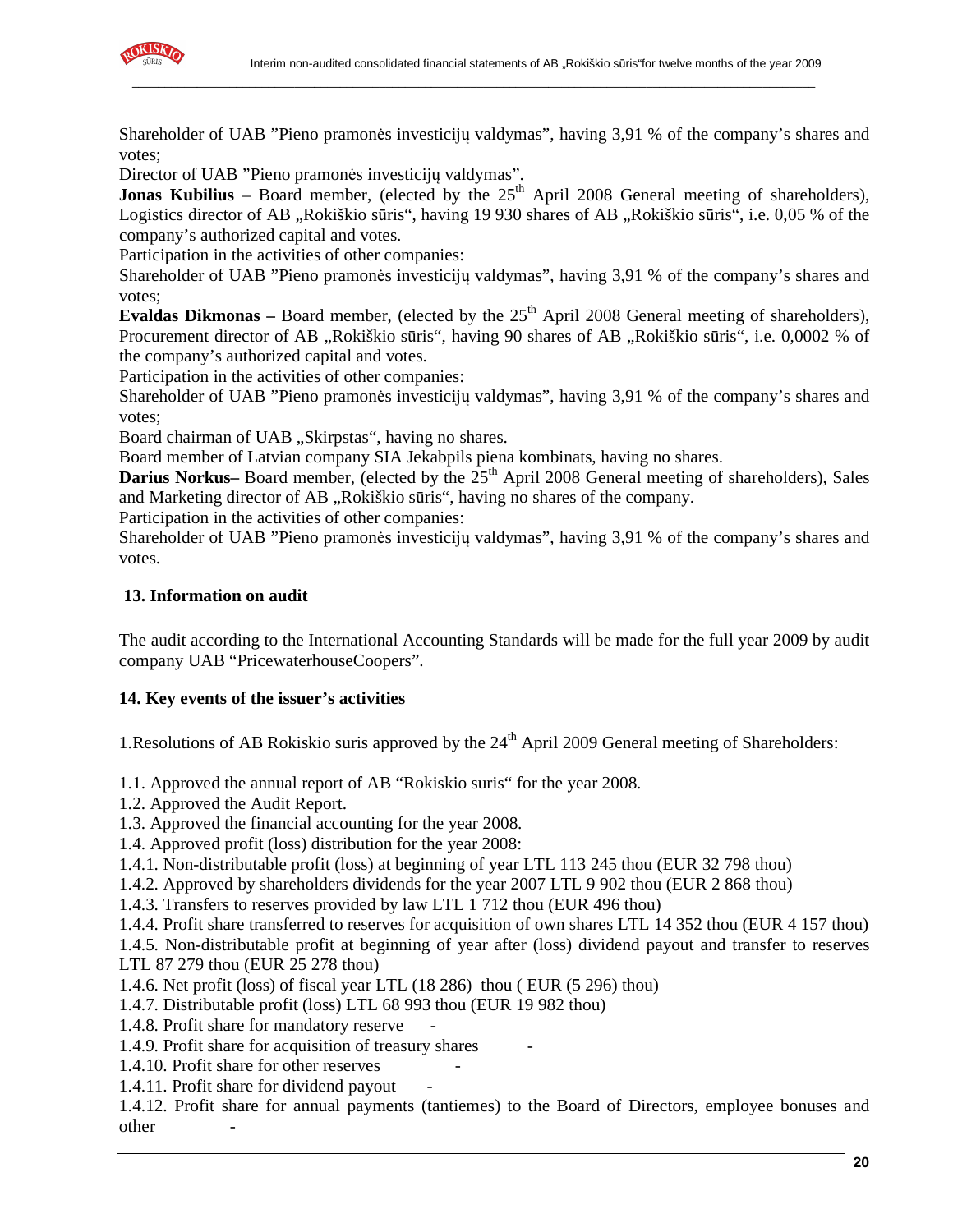

1.4.13. Non-distributable profit (loss) at end of year LTL 68 993 thou (EUR 19 982 thou)

\_\_\_\_\_\_\_\_\_\_\_\_\_\_\_\_\_\_\_\_\_\_\_\_\_\_\_\_\_\_\_\_\_\_\_\_\_\_\_\_\_\_\_\_\_\_\_\_\_\_\_\_\_\_\_\_\_\_\_\_\_\_\_\_\_\_\_\_\_\_\_\_\_\_\_\_\_\_\_\_\_\_\_\_\_\_\_\_\_\_\_\_\_\_\_\_\_\_\_\_\_\_\_\_\_

1.5. UAB "PriceWaterhouseCoopers" appointed as an Auditor of JSC Rokiskio suris.

The Board of Directors will establish the fee for the auditor's work. The Company's Chief Executive Officer is authorized sign a contract with the auditor.

1.6. Approved the regulations for the Audit Committee of AB "Rokiskio suris" formation and performance.

1.7. Kestutis Kirejevas is elected as an independent member of the Audit Committee. The Board of Directors will establish the fee for the auditor's work. The Company's Chief Executive Officer shall sign a contract with the auditor.

1.8. The following members of the Audit Committee of AB "Rokiskio suris": Kestutis Kirejevas, Asta Keliuotyte, Rasa Zukauskaite are approved.

2. Regarding purchase of own shares

The 10th July 2009 Board of Directors of AB "Rokiskio suris" resolved:

1. Pursuing the resolution of the 25th April 2008 general meeting of shareholders of AB "Rokiskio suris" - to acquire up to 1 516 600 (one million five hundred sixteen thousand six hundred) units of ordinary registered shares of AB "Rokiskio suris" LTL 1 (one) litas par value. (3,55 per cent of the authorized capital).

2. The price for purchase of own shares is set at LTL 2,20 (two litas 20 ct) per ordinary registered share of AB "Rokiskio suris".

3. Duration of purchase of own shares - 14 days. The shares will be purchased as from 15th July 2009 until 28th July 2009, via the official tender submarket of Securities Exchange NASDAQ OMX Vilnius.

4. In case the quantity of shares offered for purchase is greater than it is intended to buy, the amount of offered for purchase shares will be proportionally decreased.

3. Increase of block of treasury shares of AB "Rokiskio suris"

AB "Rokiskio suris" increased its package of treasury shares from 6,45 per cent to 10 per cent resulting from the acquisition of 1 516 600 shares LTL 1 (one) par value for LTL 3 336 520.(EUR 966 323). The pay day of the acquired shares is July 31st, 2009.

4. Resolutions of the Extraordinary General Meeting of Shareholders of JSC Rokiskio suris held on 31st August 2009:

4.1. Regarding decrease of the Authorized Capital of the Company by annulment of treasury shares:

To decrease the Authorised capital of AB "Rokiskio suris" by LTL 4 271 636 (four million two hundred seventy one thousand six hundred thirty six litas) in the way of annulment of 4 271 636 (four million two hundred seventy one thousand six hundred thirty six litas) ordinary registered shares at par value of LTL 1 (one) litas.

After annulment of treasury shares, the Authorised capital of AB "Rokiskio suris" shall make LTL 38 444 894 (thirty eight million four hundred forty four thousand eight hundred ninety four litas) ordinary registered shares at par value of LTL 1 (one) litas.

The purpose of the decrease of the Company's Authorised capital is annulment of treasury shares and obtaining the ability to purchase own shares according to the Law on Joint Stock Companies at par value of not more than 1/10 of the Authorized capital.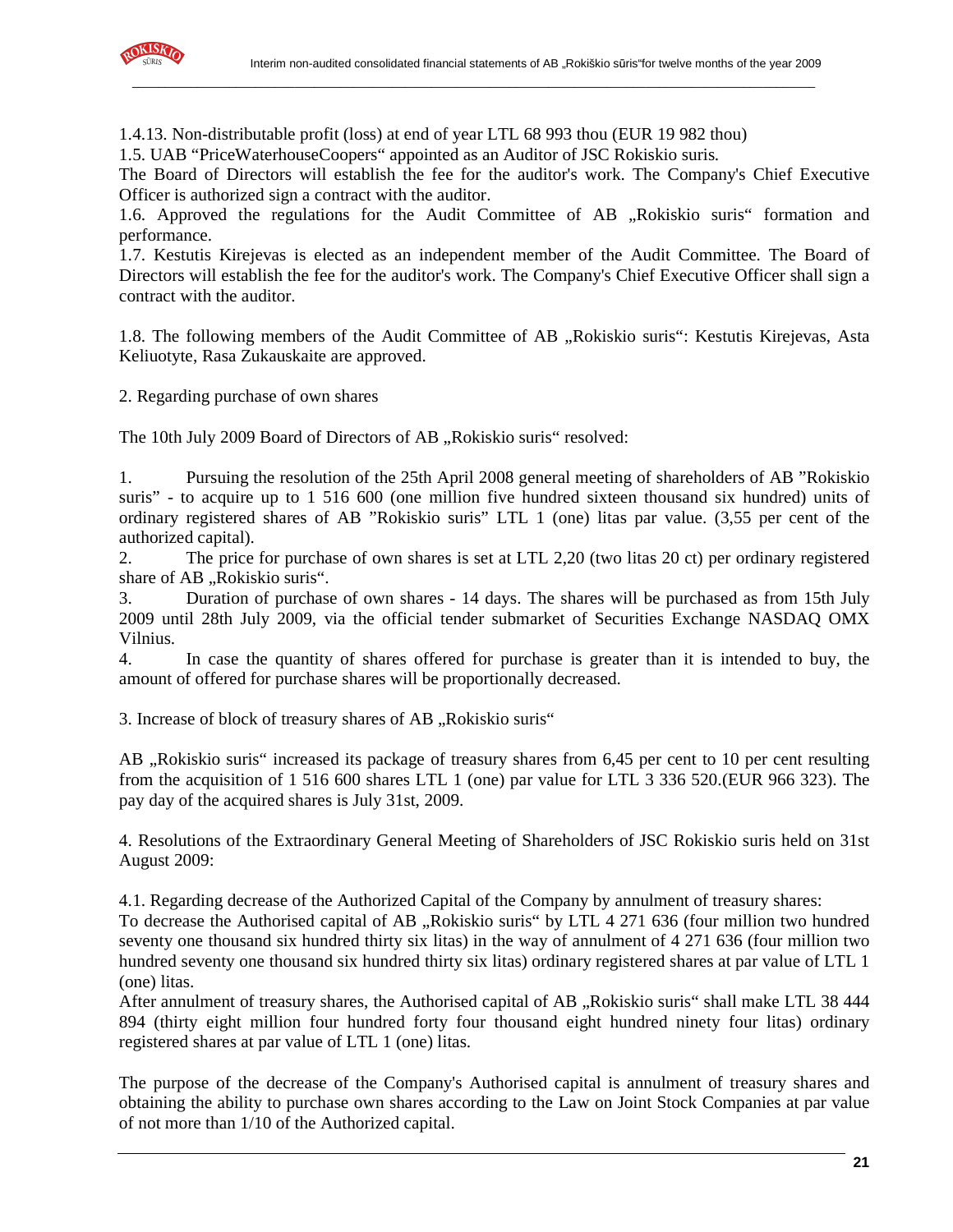

The Authorised capital shall be decreased solely by the annulled treasury shares. Rokiskio suris AB have purchased 4 271 363 units of own shares (10 per cent of Authorised capital). The nominal value and number of the shares owned by the Company's shareholders shall not change.

4.2. Change of the Company's Articles of Association due to decrease of the Authorized capital:

\_\_\_\_\_\_\_\_\_\_\_\_\_\_\_\_\_\_\_\_\_\_\_\_\_\_\_\_\_\_\_\_\_\_\_\_\_\_\_\_\_\_\_\_\_\_\_\_\_\_\_\_\_\_\_\_\_\_\_\_\_\_\_\_\_\_\_\_\_\_\_\_\_\_\_\_\_\_\_\_\_\_\_\_\_\_\_\_\_\_\_\_\_\_\_\_\_\_\_\_\_\_\_\_\_

4.2.1. Due to the change in the company's Authorised Capital after its decrease, to approve the reviewed Articles of Association:

Consequently, point 3.1 shall be read as follows:

"The Authorized capital of the Company consists of LTL 38 444 894 (thirty eight million four hundred forty four thousand eight hundred ninety four litas). The Authorised capital is divided into 38 444 894 (thirty eight million four hundred forty four thousand eight hundred ninety four) ordinary registered shares at par value of LTL 1 (one) litas"

4.2.2. The Chief Executive Officer Antanas Trumpa is authorized to sign the revised Articles of Association and complete all other actions related with the review of the Articles of Association and their incorporation in the Register of juridical entity.

4.3. Regarding purchase of own shares:

4.3.1. To purchase up to 10 per cent of own shares.

4.3.2. Purpose of acquisition of own shares - maintain and increase the price of the company's shares.

4.3.3. Period during which the company may purchase own shares - 18 months from the approval of resolution.

4.3.4. Maximal purchase price per share set as - LTL 12, minimal purchase price per share is set equally to nominal value of share - LTL 1.

4.3.5. Minimal sales price per share of the treasury shares is equal to the price at which the shares were purchased. When selling treasury shares it should be established equal opportunities for all shareholders to acquire the company's shares.

4.3.6. To authorize the Board of Directors to organize purchase and sales of the own shares, establish an order for purchase and sales of the own shares, as well as their price and number, and also complete all other related actions pursuing the resolutions and requirements of the Law on Joint Stock Companies.

4.4. Regarding formation of reserve for purchase of own shares:

To form up a reserve of LTL 10 (ten) million for purchasing of own shares.

5. Registration of new wording of the Articles of Association of AB Rokiskio suris

In course of decrease of the authorized capital of AB "Rokiskio suris" (after annulment of treasury shares), on 18th December 2009 the new wording of the Company's Articles of Association was registered in the Register of Legal Entities of the Republic of Lithuania.

Authorised Capital of the Company is equal to LTL 38,444,894 (thirty eight million four hundred forty four thousand eight hundred ninety four litas). The Authorised Capital is divided into 38,444,894 (thirty eight million four hundred forty four thousand eight hundred ninety four) ordinary registered shares at a par value of LTL 1 (one litas).

6. Regarding purchase of own shares

The 8th January 2010 Board of Directors of AB "Rokiskio suris" resolved:

1. Pursuing the resolution of the 31st August 2009 general meeting of shareholders of AB "Rokiskio suris" - to acquire up to 3.844.480 (three million eight hundred forty four thousand four hundred eighty)